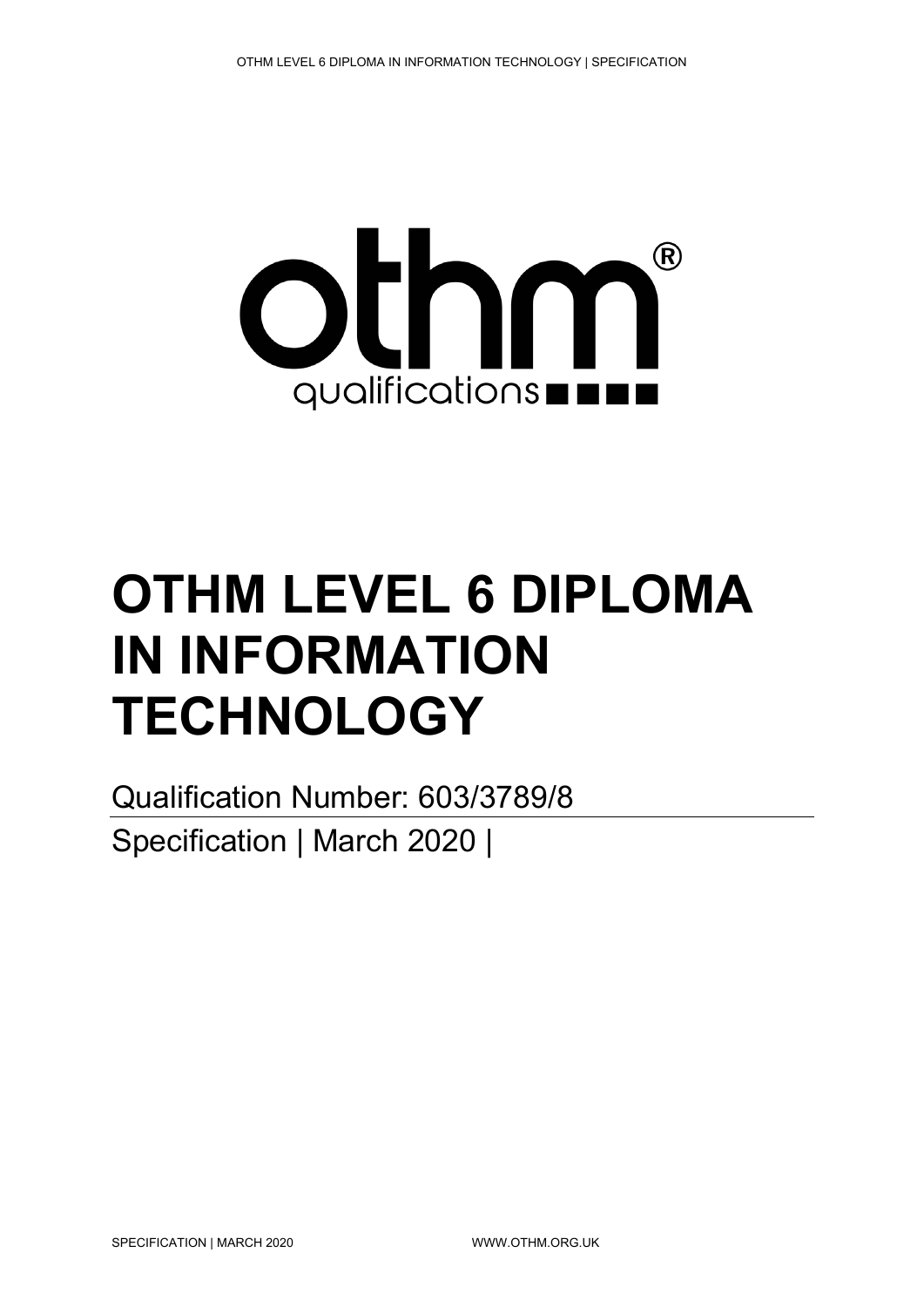## **TABLE OF CONTENTS**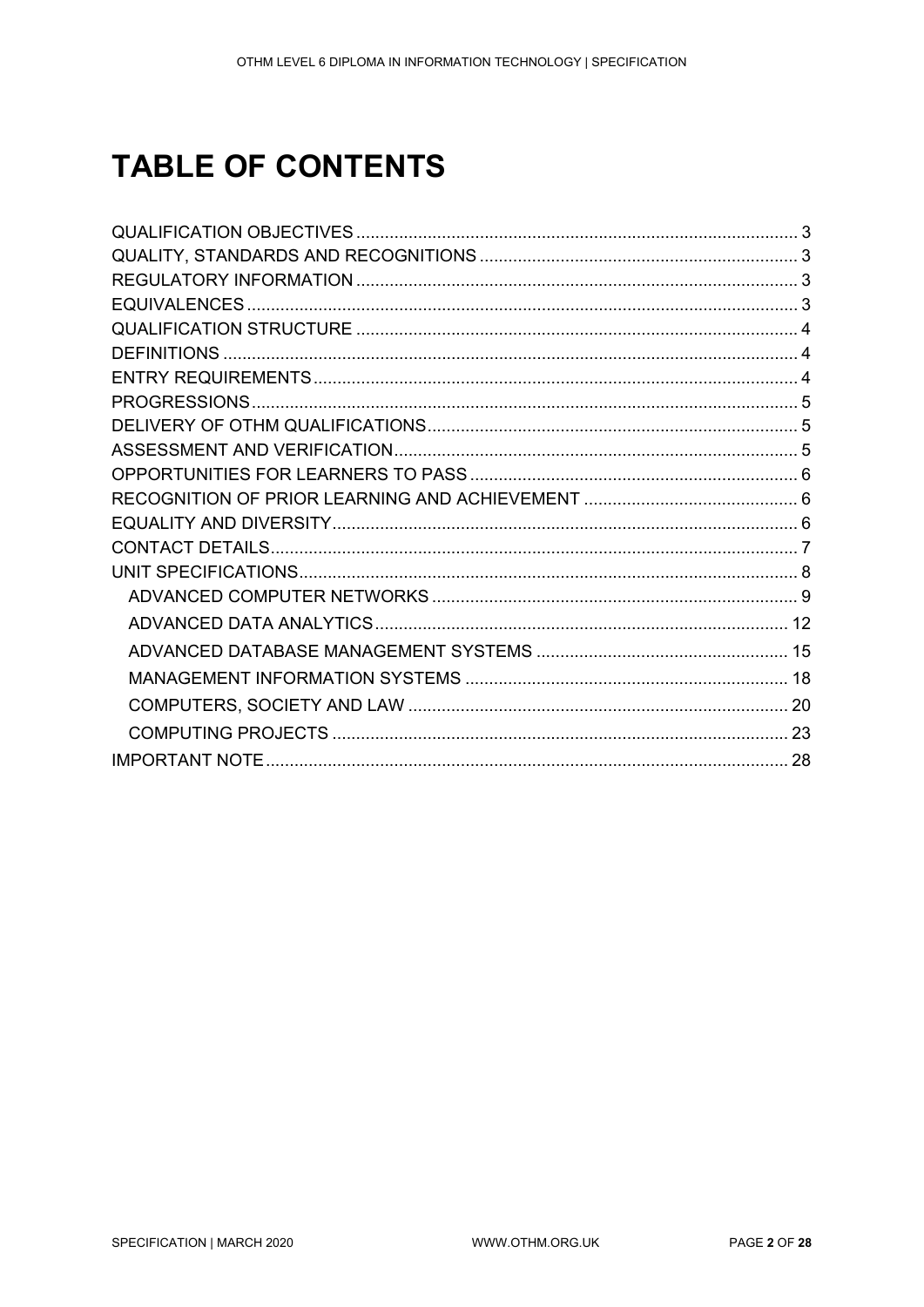## <span id="page-2-0"></span>**QUALIFICATION OBJECTIVES**

The objective of the OTHM Level 6 Diploma in Information Technology is to provide learners with the knowledge and skills to further their career in a range of organisations. It is designed to ensure that each learner is a confident, independent thinker with a detailed knowledge of Information Technology, and equipped with the skills to adapt rapidly to change at a junior or middle management level, and aspiring into higher management within their organisation or industry.

The qualification is ideal for those who have started, or are planning to move into, a career in private or public sector business. Successful completion of the Level 6 Diploma in Information Technology will provide learners with the opportunity to progress to further study or employment.

## <span id="page-2-1"></span>**QUALITY, STANDARDS AND RECOGNITIONS**

OTHM Qualifications are approved and regulated by Ofqual (Office of Qualifications and Examinations Regulation). Visit register of [Regulated Qualifications.](http://register.ofqual.gov.uk/)

OTHM has progression arrangement with several UK universities that acknowledges the ability of learners after studying Level 3-7 qualifications to be considered for advanced entry into corresponding degree year/top up and Master's/top-up programmes.

## <span id="page-2-2"></span>**REGULATORY INFORMATION**

| <b>Qualification Title</b>            | OTHM Level 6 Diploma in Information Technology |
|---------------------------------------|------------------------------------------------|
| Ofqual Ref. No.                       | 603/3789/8                                     |
| <b>Regulation Start Date</b>          | 29/10/2018                                     |
| <b>Operational Start Date</b>         | 31/10/2018                                     |
| Duration                              | 1 Year                                         |
| <b>Total Credit Value</b>             | 120 Credits                                    |
| <b>Total Qualification Time (TQT)</b> | 1200 Hours                                     |
| <b>Guided Learning Hours (GLH)</b>    | 480 Hours                                      |
| Sector Subject Area (SSA)             | 06.1 ICT practitioners                         |
| <b>Overall Grading Type</b>           | Pass / Fail                                    |
| <b>Assessment Methods</b>             | Coursework                                     |
| Language of Assessment                | English                                        |

## <span id="page-2-3"></span>**EQUIVALENCES**

OTHM qualifications at RQF Level 6 represent practical knowledge, skills, capabilities and competences that are assessed in academic terms as being equivalent to Bachelor's Degrees with Honours, Bachelor's Degrees, Professional Graduate Certificate in Education (PGCE), Graduate Diplomas and Graduate Certificates.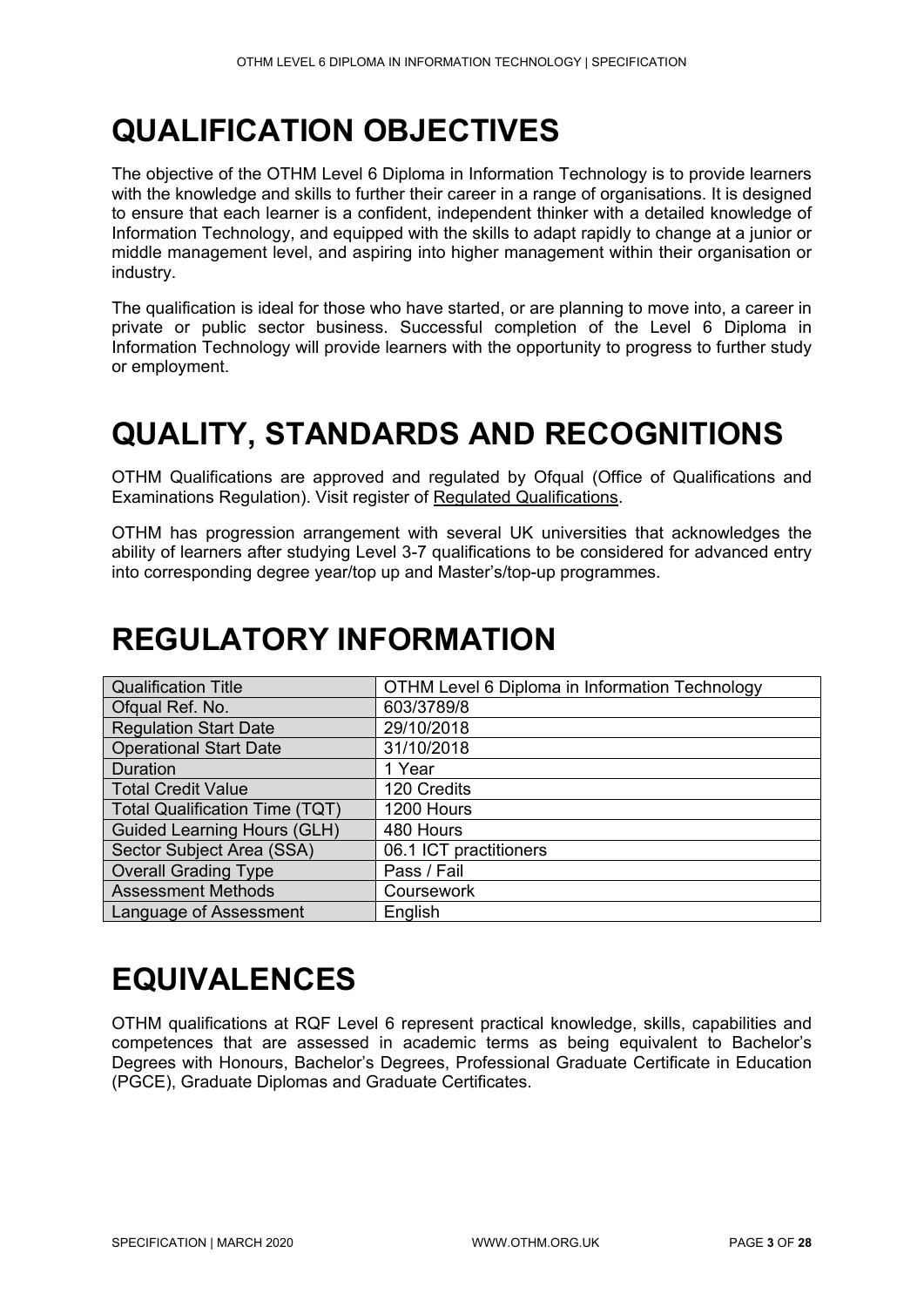## <span id="page-3-0"></span>**QUALIFICATION STRUCTURE**

The OTHM Level 6 Diploma in Information Technology consists of 6 mandatory units for a combined total of 120 credits, 1200 hours Total Qualification Time (TQT) and 480 Guided Learning Hours (GLH) for the completed qualification.

| Unit Ref. No. | <b>Unit title</b>                     | <b>Credit</b> | <b>GLH</b> | TQT |
|---------------|---------------------------------------|---------------|------------|-----|
| R/617/3034    | <b>Advanced Computer Networks</b>     | 20            | 80         | 200 |
| Y/617/3035    | <b>Advanced Data Analytics</b>        | 20            | 80         | 200 |
| D/617/3036    | Advanced Database Management Systems  | 20            | 80         | 200 |
| H/617/3037    | <b>Management Information Systems</b> | 20            | 80         | 200 |
| K/617/3038    | Computers, Society and Law            | 20            | 80         | 200 |
| M/617/3039    | <b>Computing Projects</b>             | 20            | 80         | 200 |

## <span id="page-3-1"></span>**DEFINITIONS**

**Total Qualification Time (TQT)** is the number of notional hours which represents an estimate of the total amount of time that could reasonably be expected to be required in order for a Learner to achieve and demonstrate the achievement of the level of attainment necessary for the award of a qualification.

*Total Qualification Time is comprised of the following two elements –*

- *a) the number of hours which an awarding organisation has assigned to a qualification for Guided Learning, and*
- *b) an estimate of the number of hours a Learner will reasonably be likely to spend in preparation, study or any other form of participation in education or training, including assessment, which takes place as directed by – but, unlike Guided Learning, not under the Immediate Guidance or Supervision of – a lecturer, supervisor, tutor or other appropriate provider of education or training.*

*(Ofqual 15/5775 September 2015)*

**Guided Learning Hours (GLH)** is defined as the hours that a teacher, lecturer or other member of staff is available to provide immediate teaching support or supervision to a student working towards a qualification.

**Credit value** is defined as being the number of credits that may be awarded to a Learner for the successful achievement of the learning outcomes of a unit. One credit is equal to 10 hours of TQT.

## <span id="page-3-2"></span>**ENTRY REQUIREMENTS**

For entry onto the OTHM Level 6 Diploma in Information Technology qualification, learners must possess:

- Relevant NQF/QCF/RQF Level 5 diploma or equivalent recognised qualification
- Learner must be 18 years or older at the beginning of the course
- **English requirements:** If a learner is not from a majority English-speaking country must provide evidence of English language competency. For more information visit [English Language Expectations](http://othm.org.uk/english-language.html) page.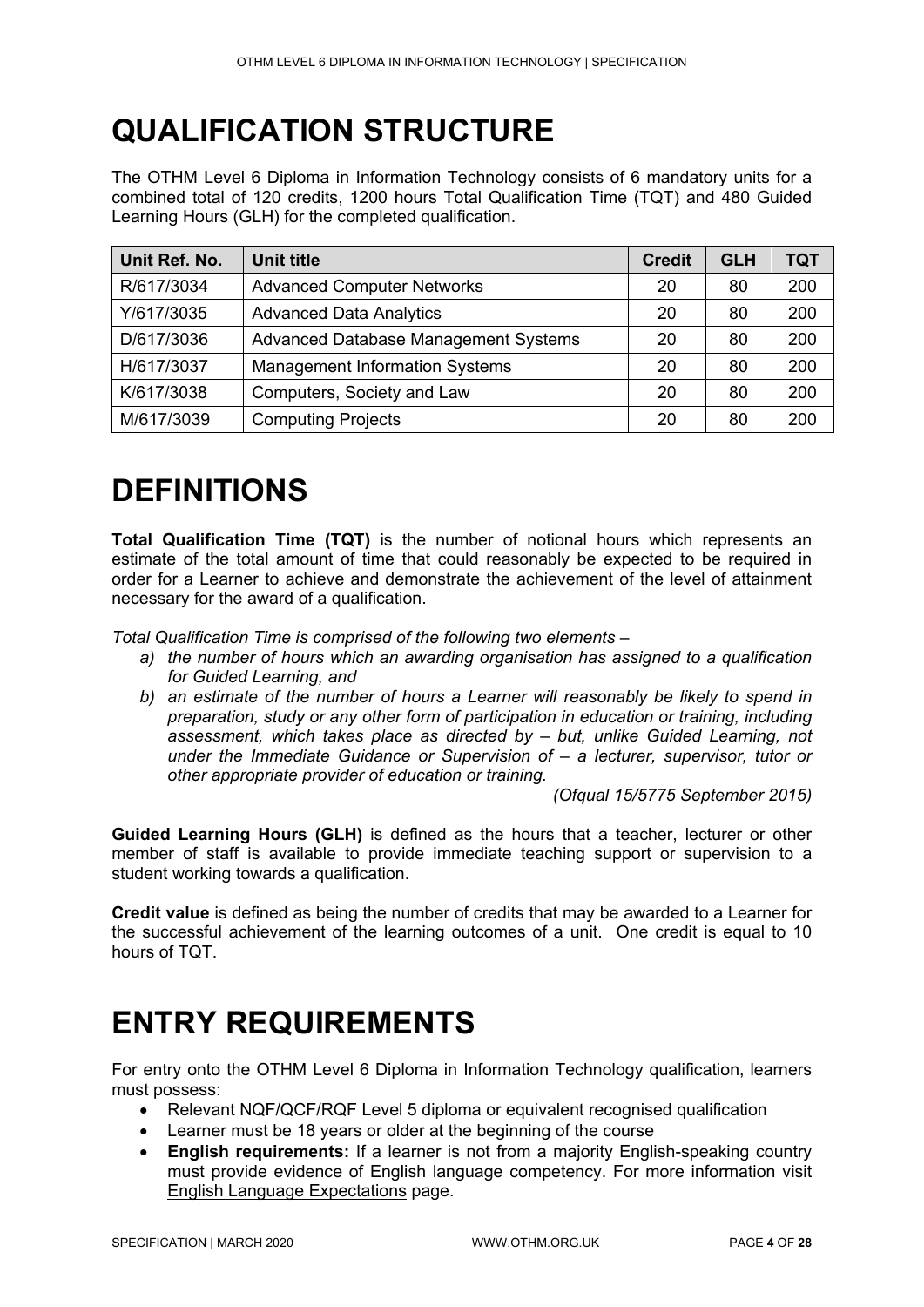## <span id="page-4-0"></span>**PROGRESSIONS**

Successful completion of Level 6 Diploma in Information Technology qualification provides learners the opportunity for a wide range of academic progressions including progression to relevant OTHM Level 7 Diplomas. The Level 6 Diploma in Information Technology has been developed with career progression and professional recognition in mind. As this qualification is approved and regulated by Ofqual (Office of the Qualifications and Examinations Regulation), learners are eligible to gain direct entry into relevant Master's degree programmes. For more information visit University Progressions page.

## <span id="page-4-1"></span>**DELIVERY OF OTHM QUALIFICATIONS**

OTHM do not specify the mode of delivery for its qualifications, therefore OTHM Centres are free to deliver this qualification using any mode of delivery that meets the needs of their Learners. However, OTHM Centres should consider the Learners' complete learning experience when designing the delivery of programmes.

OTHM Centres must ensure that the chosen mode of delivery does not unlawfully or unfairly discriminate, whether directly or indirectly, and that equality of opportunity is promoted. Where it is reasonable and practicable to do so, it will take steps to address identified inequalities or barriers that may arise.

Guided Learning Hours (GLH) which are listed in each unit gives the Centres the number of hours of teacher-supervised or direct study time likely to be required to teach that unit.

## <span id="page-4-2"></span>**ASSESSMENT AND VERIFICATION**

All units within this qualification are internally assessed by the centre and externally verified by OTHM. The qualifications are criterion referenced, based on the achievement of all the specified learning outcomes.

To achieve a 'pass' for a unit, learners must provide evidence to demonstrate that they have fulfilled all the learning outcomes and meet the standards specified by all assessment criteria. Judgement that the learners have successfully fulfilled the assessment criteria is made by the Assessor.

The Assessor should provide an audit trail showing how the judgement of the learners' overall achievement has been arrived at.

Specific assessment guidance and relevant marking criteria for each unit are made available in the Assignment Brief document. These are made available to centres immediately after registration of one or more learners.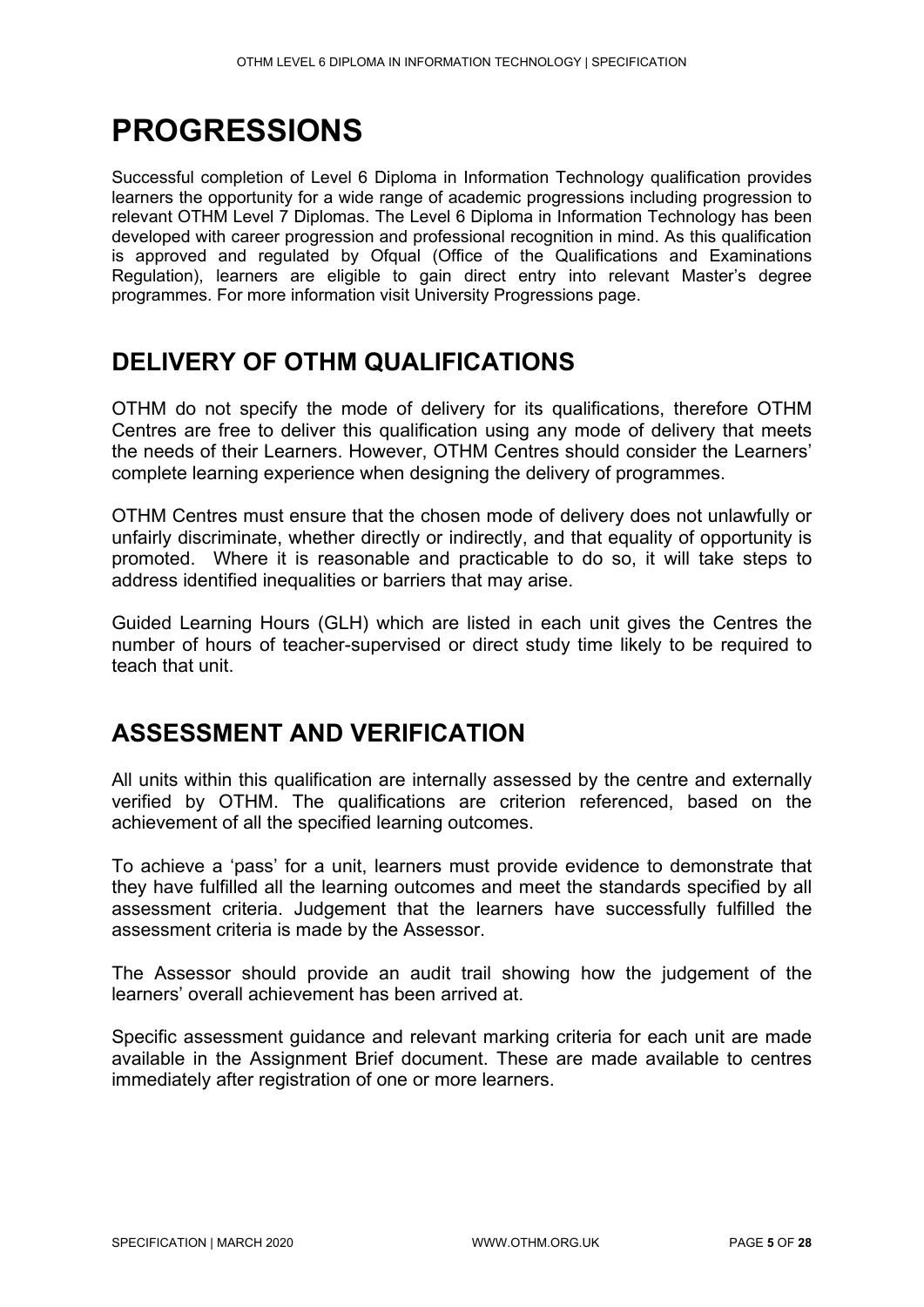## <span id="page-5-0"></span>**OPPORTUNITIES FOR LEARNERS TO PASS**

Centres are responsible for managing learners who have not achieved a Pass for the qualification having completed the assessment. However, OTHM expects at a minimum, that centres must have in place a clear feedback mechanism to learners by which they can effectively retrain the learner in all the areas required before reassessing the learner.

## <span id="page-5-1"></span>**RECOGNITION OF PRIOR LEARNING AND ACHIEVEMENT**

Recognition of Prior Learning (RPL) is a method of assessment that considers whether learners can demonstrate that they can meet the assessment requirements for a unit through knowledge, understanding or skills they already possess and do not need to develop through a course of learning.

RPL policies and procedures have been developed over time, which has led to the use of a number of terms to describe the process. Among the most common are:

- Accreditation of Prior Learning (APL)
- Accreditation of Prior Experiential Learning (APEL)
- Accreditation of Prior Achievement (APA)
- Accreditation of Prior Learning and Achievement (APLA)

All evidence must be evaluated with reference to the stipulated learning outcomes and assessment criteria against the respective unit(s). The assessor must be satisfied that the evidence produced by the learner meets the assessment standard established by the learning outcome and its related assessment criteria at that particular level.

Most often RPL will be used for units. It is not acceptable to claim for an entire qualification through RPL. Where evidence is assessed to be only sufficient to cover one or more learning outcomes, or to partly meet the need of a learning outcome, then additional assessment methods should be used to generate sufficient evidence to be able to award the learning outcome(s) for the whole unit. This may include a combination of units where applicable.

## <span id="page-5-2"></span>**EQUALITY AND DIVERSITY**

OTHM provides equality and diversity training to staff and consultants. This makes clear that staff and consultants must comply with the requirements of the Equality Act 2010, and all other related equality and diversity legislation, in relation to our qualifications.

We develop and revise our qualifications to avoid, where possible, any feature that might disadvantage learners because of their age, disability, gender, pregnancy or maternity, race, religion or belief, and sexual orientation.

If a specific qualification requires a feature that might disadvantage a particular group (e.g. a legal requirement regarding health and safety in the workplace), we will clarify this explicitly in the qualification specification.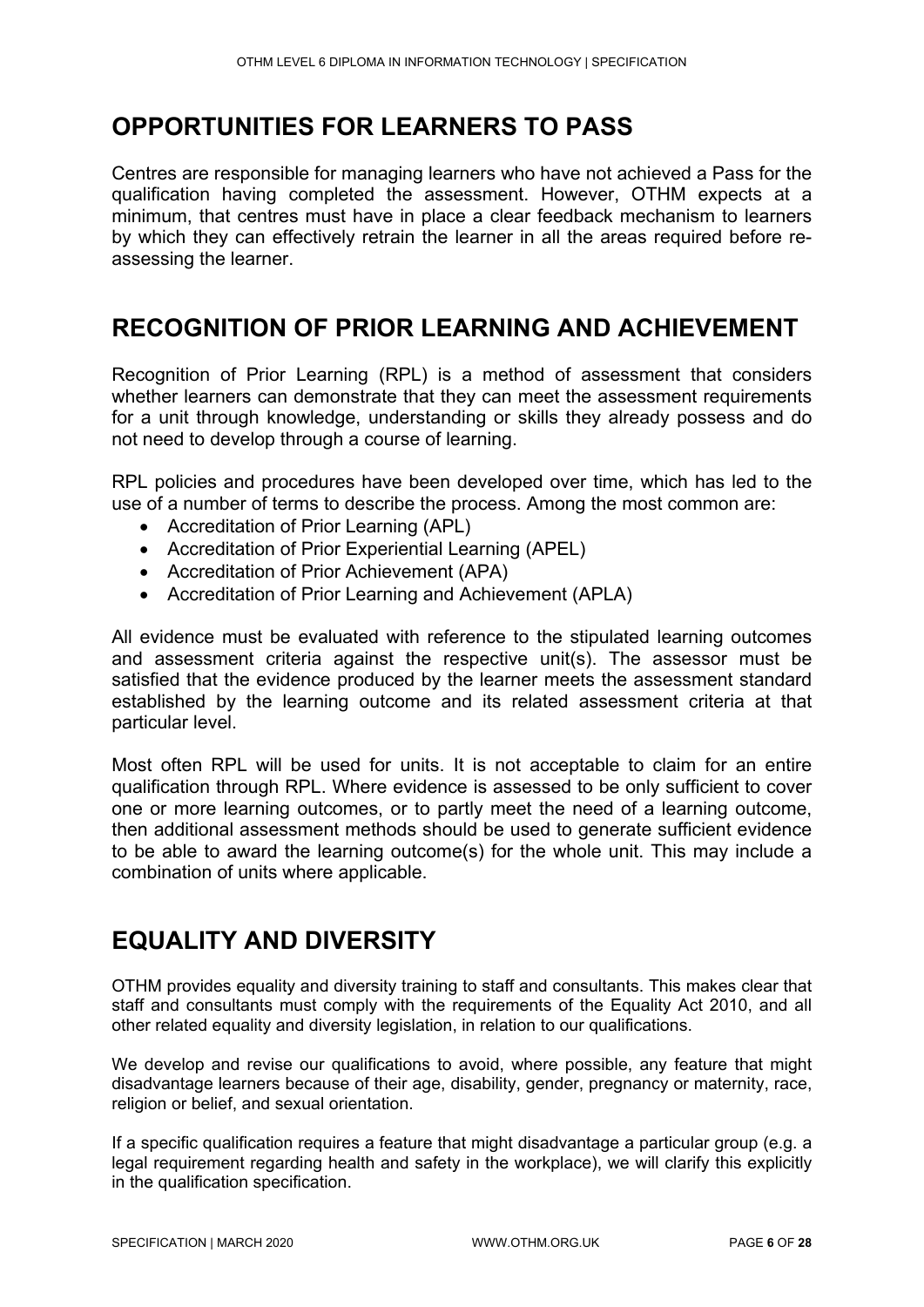## <span id="page-6-0"></span>**CONTACT DETAILS**

OTHM Qualifications 8 Waterside Court, Galleon Boulevard, Crossways Business Park, Dartford, Kent DA2 6NX United Kingdom

Tel : +44(0)20 7118 4243<br>Email : <u>info@othm.org.uk</u> Email : <u>info@othm.org.uk</u> Website : <u>www.othm.org.uk</u>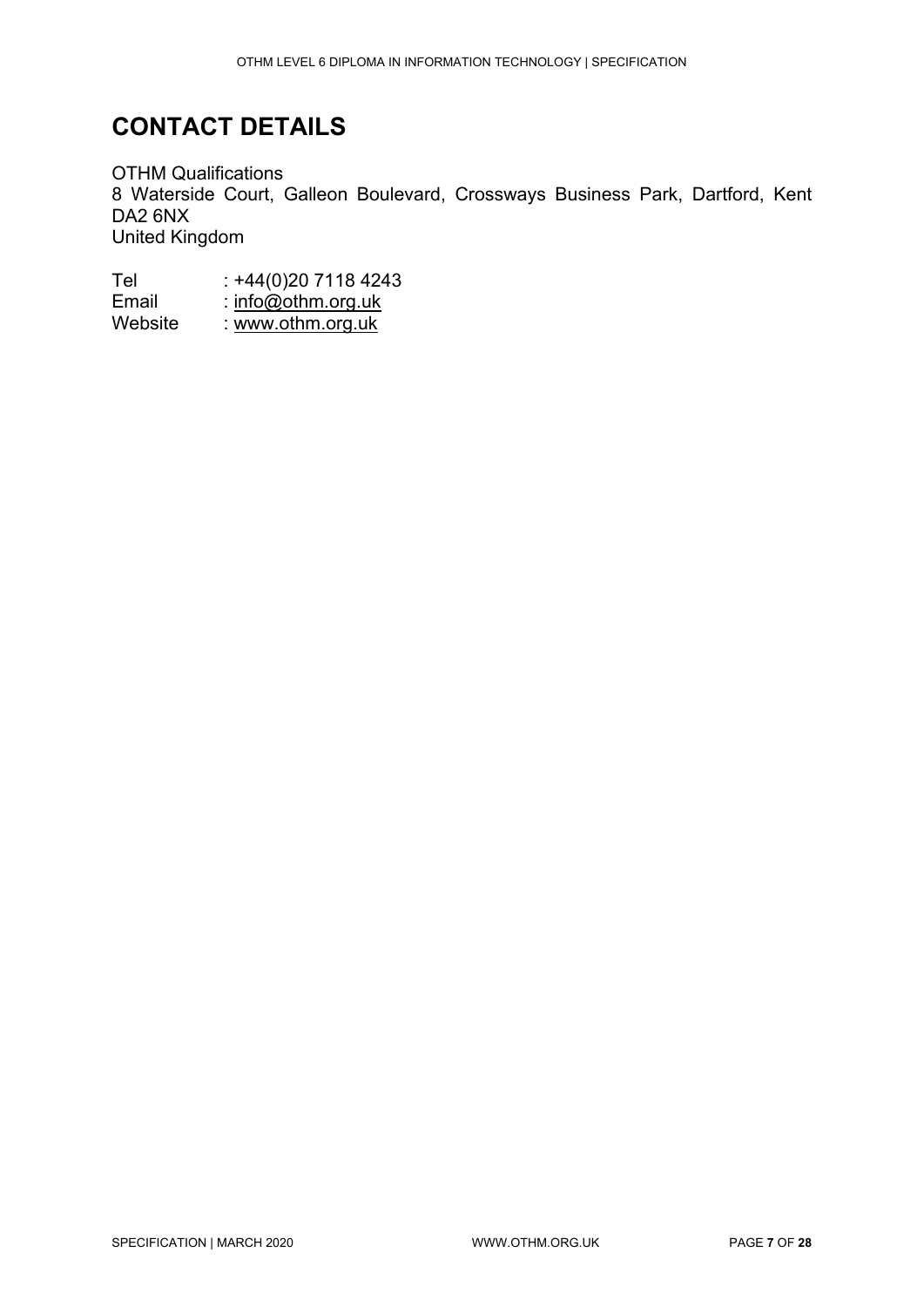## <span id="page-7-0"></span>**UNIT SPECIFICATIONS**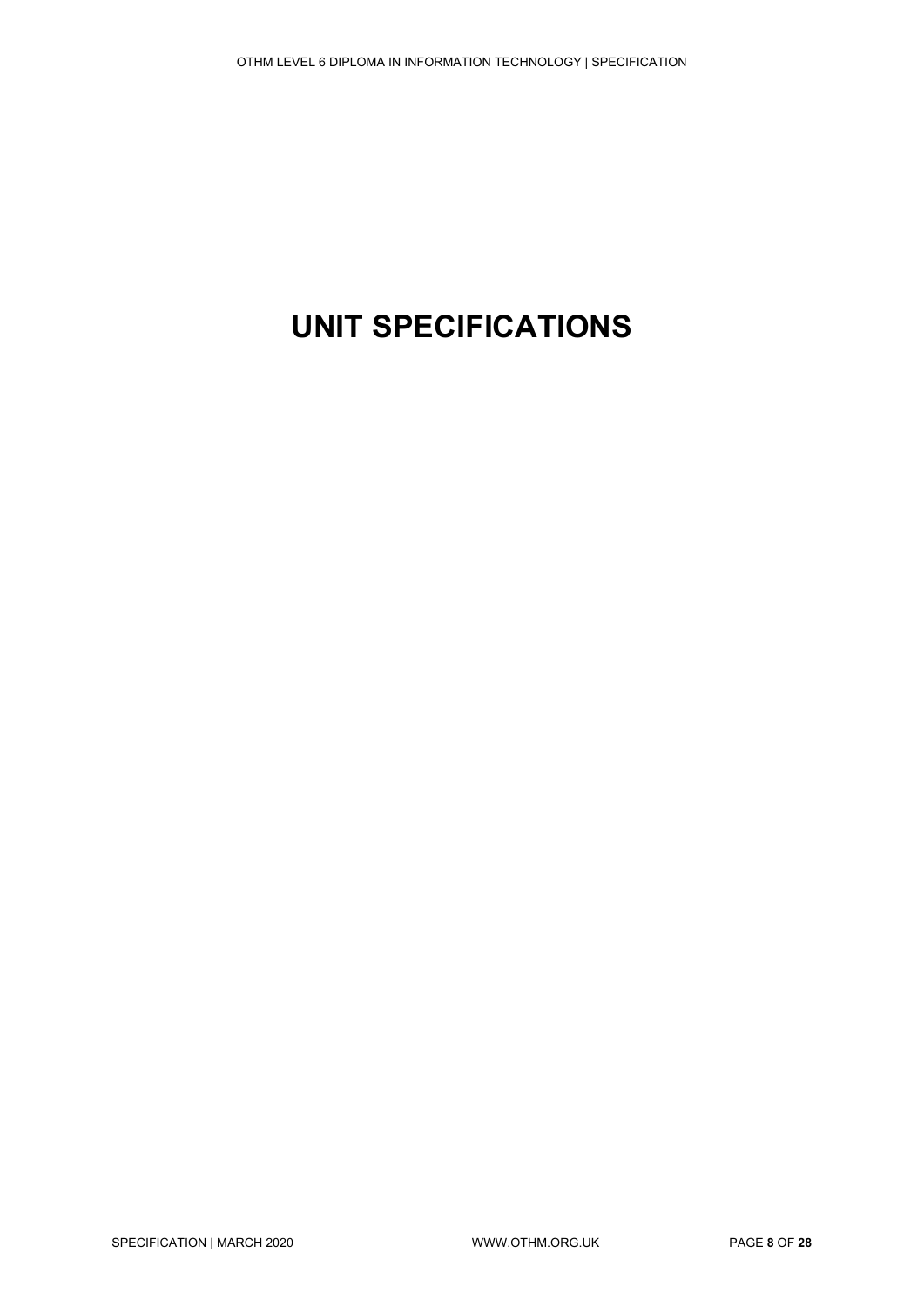## <span id="page-8-0"></span>**ADVANCED COMPUTER NETWORKS**

| Unit Reference Number              | R/617/3034                        |
|------------------------------------|-----------------------------------|
| <b>Unit Title</b>                  | <b>Advanced Computer Networks</b> |
| <b>Unit Level</b>                  | 6                                 |
| <b>Number of Credits</b>           | 20                                |
| <b>Total Qualification Time</b>    | 200                               |
| <b>Guided Learning Hours (GLH)</b> | 80                                |
| Mandatory / Optional               | Mandatory                         |
| Sector Subject Area (SSA)          | 06.1 ICT practitioners            |
| <b>Unit Grading Structure</b>      | Pass/Fail                         |

### **Unit Aims**

This unit supports learners to develop a critical understanding of relevant and modern concepts in networking technologies within the IT industry. This unit also introduces learners to the detection of threats and vulnerabilities in physical and IT security, and how to manage risks relating to organisational security.

### **Learning Outcomes and Assessment Criteria**

| <b>Learning Outcomes-</b>                                                                                                                                                                          | <b>Assessment Criteria-</b>                                                                                                                                                                                                                                                                                                       |  |
|----------------------------------------------------------------------------------------------------------------------------------------------------------------------------------------------------|-----------------------------------------------------------------------------------------------------------------------------------------------------------------------------------------------------------------------------------------------------------------------------------------------------------------------------------|--|
| The learner will:                                                                                                                                                                                  | The learner can:                                                                                                                                                                                                                                                                                                                  |  |
| 1. Understand the concepts of<br>servers, clients, and<br>processes.                                                                                                                               | 1.1 Explain client and server environment and the<br>communication between clients and servers.<br>1.2 Define the terms: Process ID (PID), Parent process<br>ID (PPID) and 'init'.<br>1.3 Compare the operation of parent processes and<br>child processes.                                                                       |  |
| Be able to create a<br>2 <sup>1</sup><br>client/server model in a Linux<br>system with User Datagram<br>Protocol (UDP), Transmission<br>Control Protocol (TCP) and<br>Application Layer protocols. | Explain the features of Linux server configurations.<br>2.1<br>2.2 Explain the concepts of UDP and TCP systems.<br>Build and implement DNS server in Linux using UDP<br>2.3<br>and TCP.                                                                                                                                           |  |
| Be able to design and<br>3 <sub>1</sub><br>configure a secure network<br>for a corporate environment.                                                                                              | 3.1 Critically evaluate Network Security protocols.<br>Critically analyse the purpose and requirements of a<br>3.2<br>secure network in a given scenario.<br>Design a secure network for a corporate<br>3.3 <sub>2</sub><br>environment.<br>Configure Network Security for a secure network in<br>3.4<br>a corporate environment. |  |

#### **Indicative content**

#### **Learning Outcome 1**

- Introduction to the structure of Open Systems Interconnection model (OSI model) and the operation of Transmission Control Protocol/Internet Protocol (TCP/IP).
- Basic concepts of client, server, Processes (init, client, server)
- Introduction to the concept and function of Sockets Interface.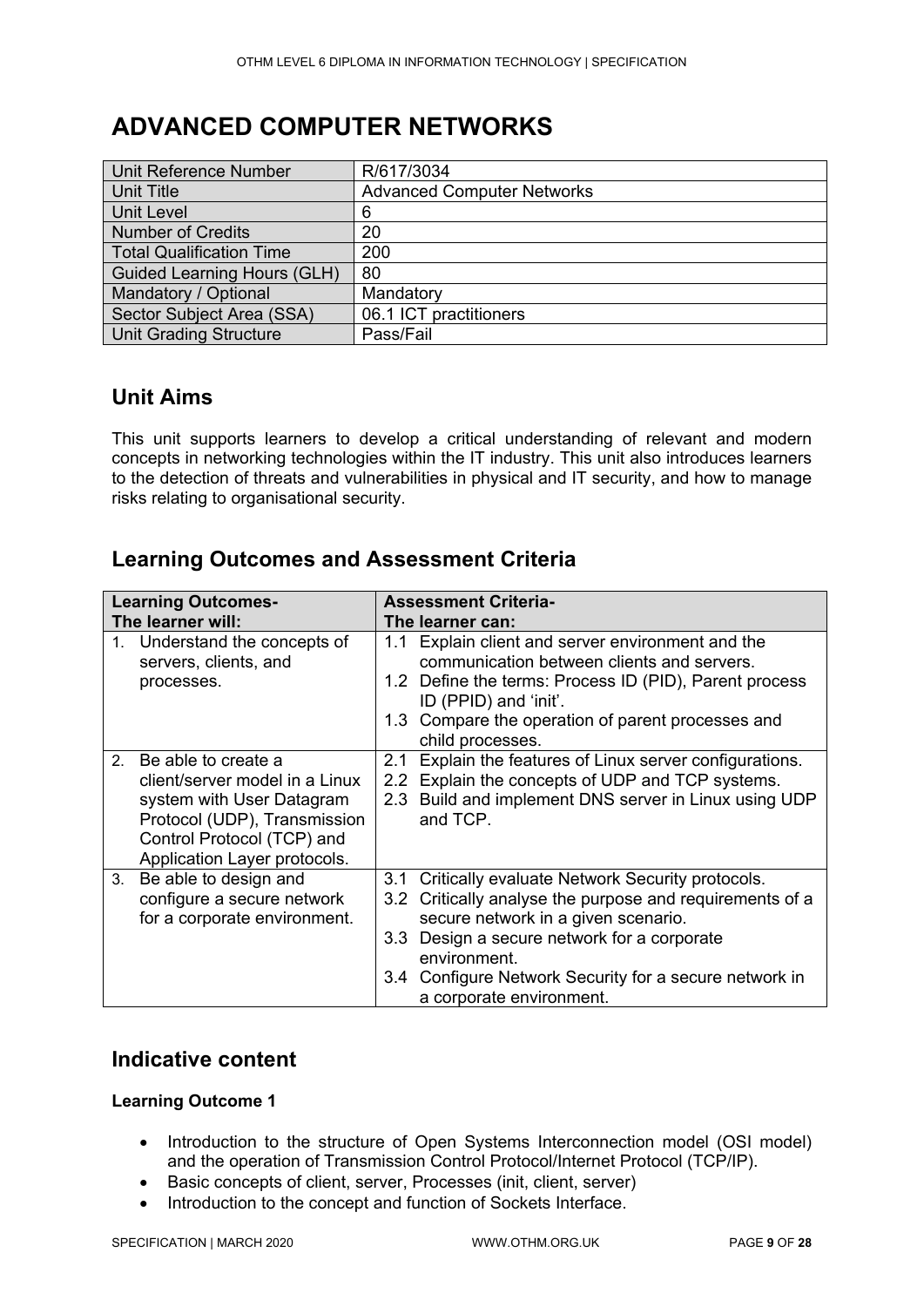- The communication process between client and server (e.g. echo server process).
- Real life functions using Application Layer protocol.

#### **Learning Outcome 2**

- Introduction of Linux
- Introduction to the Linux operating system: concept, History of Linux, Interacting with Linux, advantages and disadvantages.
- How to install Linux, GUI of Linux, Basics–Linux command, the way to compile, the debugging method.
- Programming of client/server program: Socket Programming in Linux using C Language, including socket operation, byte order operation, address formats conversion, socket option, name and address operation, secure coding.
- Elements of Linux server configuration
	- o Automating Installation with Kickstart
	- o Using Regular Expressions with grep
	- o Creating and Editing Text Files with vim
	- o Scheduling Future Linux Tasks
	- o Managing Priority of Linux Processes
	- o Controlling Access to Files with Access Control Lists (ACLs)
	- o Managing SELinux Security
	- o Connecting to Network-defined Users and Groups
	- o Adding Disks, Partitions, and File Systems to a Linux System
	- o Managing Logical Volume Management (LVM) Storage
	- o Accessing Network Storage with Network File System (NFS)
	- o Accessing Network Storage with SMB
	- o Limiting Network Communication with firewall
- Simple UDP client / server program: UDP-based socket API, UDP-based client, UDP-based server.
- Simple TCP client / server program: TCP-based socket API, TCP-based client, TCPbased server.
- Application programming, such as a DNS server/client system
- Build a system with DNS
	- o Controlling Services and Daemons
	- o Managing IPv6 Networking
	- o Configuring Link Aggregation and Bridging
	- o Network Port Security
	- o Managing DNS for Servers
	- o Email Transmission
	- o Providing Remote Block Storage
	- o Providing File-Based Storage
	- o Providing Apache HTTPD Web Service
	- o Writing Bash Scripts

#### **Learning Outcome 3**

Network Security devices: The historical Network Security (NS) principles and associated aspects such as Firewalls, Routers, Switches.

Network Security protocols: MD5, SSL, TLS, VPN, AES, SHA-1/2, RSA, DES, 3DES, IPSec, DNS, DHCP, HTTP, HTTPs, FTP, FTPs, POP3, SMTP, IMAP.

Network Security cryptographic types: Different types of public and private key cryptography such as Caesar Cipher, Vigenere cipher, Hash.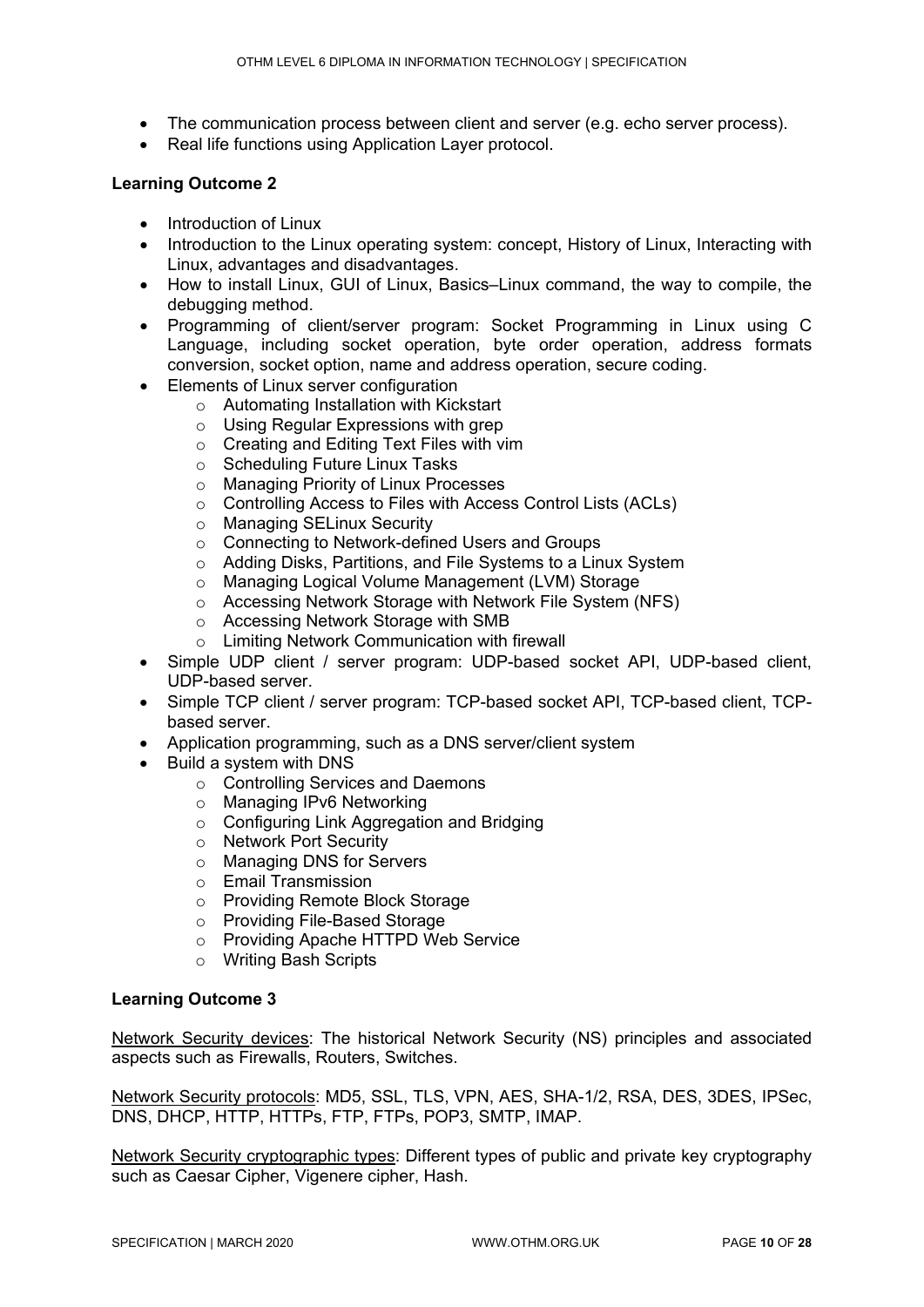#### Planning a network: purpose

Configure Network Security: measures such as Firewalls, Routers, Switches, Gateways, SSL, IPSec, HTTPs, FTPs, passwords and backup devices.

#### **Assessment**

To achieve a 'pass' for this unit, learners must provide evidence to demonstrate that they have fulfilled all the learning outcomes and meet the standards specified by all assessment criteria.

| <b>Learning Outcomes</b><br>to be met | Assessment criteria to<br>be covered                               | Type of<br>assessment | <b>Summary of</b><br>quantity/quality |
|---------------------------------------|--------------------------------------------------------------------|-----------------------|---------------------------------------|
| LO1, LO2, LO3                         | All ACs under LO1, and<br>AC s 2.1 and 2.2<br>and AC s 3.1 and 3.2 | Coursework            | 3000 words                            |
| LO <sub>2</sub> , LO <sub>3</sub>     | AC 2.3 and 2.4 under LO2                                           | Lab                   |                                       |
|                                       | AC 3.3 and 3.4 under LO2                                           | Demonstration         |                                       |

#### **Indicative Reading list**

Burgess, M. (2003) *Principles of Systems and Network Administration*. Chichester: John Wiley.

Comer, D. (2000) *Internetworking with TCP/IP, Vol. III: Client-Server Programming and Applications*. Linux/Posix Sockets Version. 1st Ed. Pearson.

Comer, D. (2013) *Internetworking with TCP/IP Volume I Principles, Protocols and Architecture*. 6th Ed. Pearson.

Edwards, J. and Bramante, R. (2009) *Networking Self-Teaching Guide: OSI, TCP/IP, LANs, MANs, WANs, Implementation, Management, and Maintenance*. 1st Ed. Wiley.

Johansen, A. (2015) *LINUX: The Ultimate Beginner's Guide!* CreateSpace Independent Publishing Platform.

Reese, R. (2008) *Network Security Fundamentals: Project Manual*. John Wiley & Sons, Inc.

Stallings, W. (2005) *Cryptography and Network Security*. Rockland, Ma: Syngress Publishing.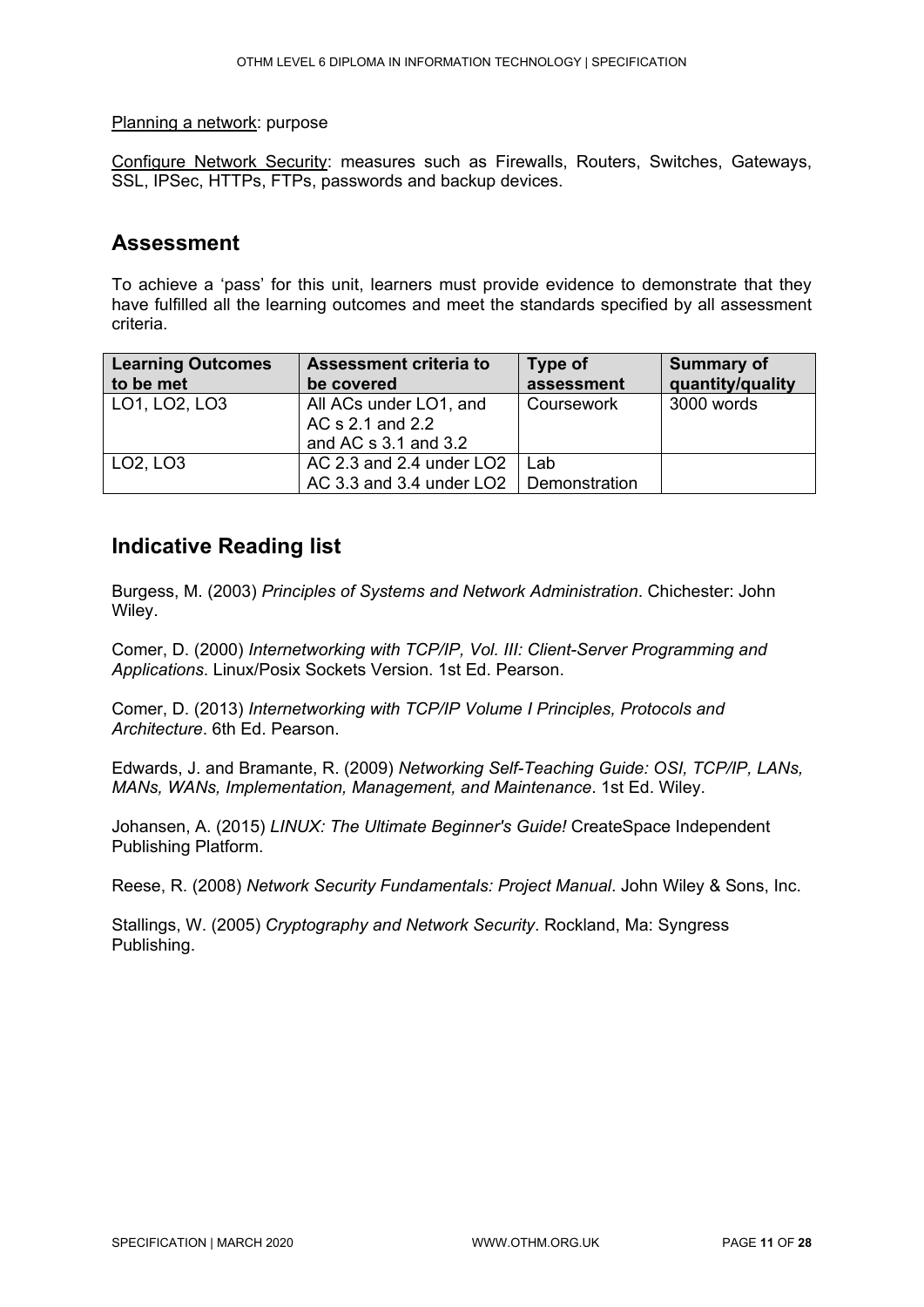## <span id="page-11-0"></span>**ADVANCED DATA ANALYTICS**

| Unit Reference Number              | Y/617/3035                     |
|------------------------------------|--------------------------------|
| <b>Unit Title</b>                  | <b>Advanced Data Analytics</b> |
| <b>Unit Level</b>                  | 6                              |
| <b>Number of Credits</b>           | 20                             |
| <b>Total Qualification Time</b>    | 200                            |
| <b>Guided Learning Hours (GLH)</b> | 80                             |
| Mandatory / Optional               | Mandatory                      |
| Sector Subject Area (SSA)          | 06.1 ICT practitioners         |
| <b>Unit Grading Structure</b>      | Pass/Fail                      |

#### **Unit Aims**

The aim of this unit is to provide learners with the knowledge and skills for advanced data analytics. This unit introduces learners to applied analytical models used in business to discover, interpret and communicate meaningful patterns of data held in silos or data warehouses, and to derive knowledge for competitive advantage. Learners are assumed to have some programming knowledge.

### **Learning Outcomes and Assessment Criteria**

|    | <b>Learning Outcomes-</b>                                             |                         | <b>Assessment Criteria-</b>                                                                                                                                                   |
|----|-----------------------------------------------------------------------|-------------------------|-------------------------------------------------------------------------------------------------------------------------------------------------------------------------------|
|    | The learner will:                                                     |                         | The learner can:                                                                                                                                                              |
| 1  | Understand the theoretical<br>foundation of data analytics            | 1.1<br>1.2 <sub>1</sub> | Explain common terminology in 'data analytics'.<br>Critically evaluate the use of data analytic methods.                                                                      |
|    | used in business decision-<br>making.                                 |                         | 1.3 Summarise the importance of data analytics for<br>businesses.                                                                                                             |
|    | 2. Understand issues in<br>preparing a large data set for             |                         | 2.1 Evaluate analytical model data preparation<br>processes.                                                                                                                  |
|    | use in an applied analytical<br>model.                                | 2.2                     | Critically evaluate potential issues in the preparation<br>of data for use in an applied analytical model.                                                                    |
| 3. | Be able to apply a range of<br>descriptive analytic and/or            | 3.1                     | Critically evaluate methods to visualise the output<br>from an applied analytical model.                                                                                      |
|    | statistical techniques to<br>convert data into actionable<br>insight. |                         | 3.2 Apply an appropriate programming language or tool<br>to demonstrate how descriptive analytic techniques<br>contribute to decision-making.                                 |
|    |                                                                       |                         | 3.3 Apply an appropriate programming language or tool<br>to demonstrate how predictive analytic techniques<br>are used in forecasting future events.                          |
|    |                                                                       |                         | 3.4 Apply an appropriate programming language or tool<br>to demonstrate how prescriptive analytic techniques<br>are used to find the best course of action in a<br>situation. |

#### **Indicative contents**

#### **Learning Outcome 1**

Data analytics terminologies: Population, sample, categorical data, nominal data, ordinal data, continuous data, discrete data etc.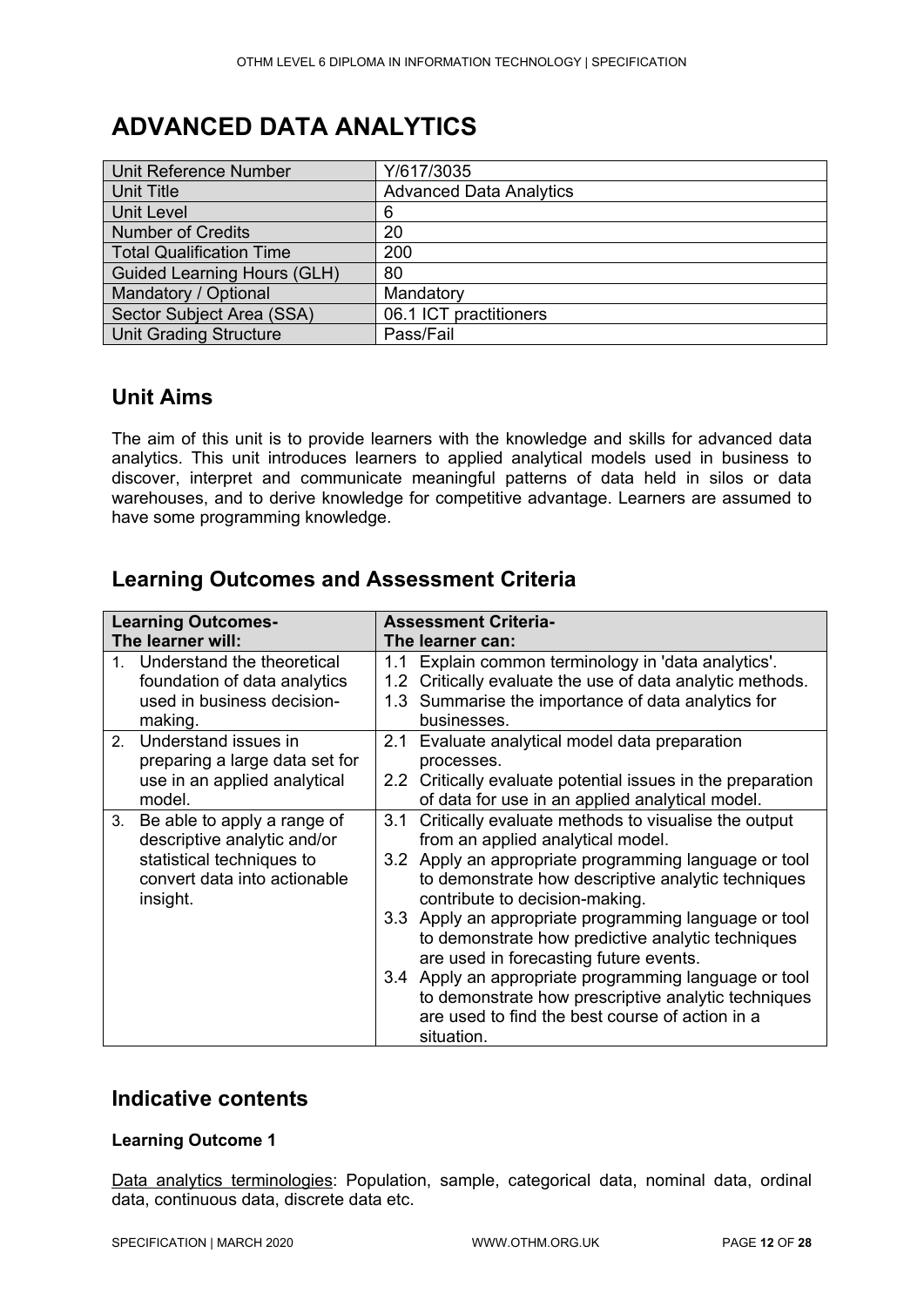Methods of data analytics: Descriptive data analytics, predictive data analytics and prescriptive data analytics.

Exploratory data analysis (EDA): Variable identification, univariate and bi-variate analysis, missing values treatment, etc.

#### **Learning Outcome 2**

Data preparation: Data requirements; data collection, data processing; semi structured/ unstructured metadata processing, cleaning; aggregation; exploratory data analysis (EDA); data product; discretisation, data reduction stages.

Data visualisation: Interactive data visualization, Descriptive statistics, Inferential statistics, Statistical graphics, Plot, Data analysis, Infographic Data science

Issues: Value leak, compromising trackability of data, forgetting the data prep end users, Data governance

#### **Learning Outcome 3**

Descriptive analytic techniques

- Descriptive statistics: Measures of central tendency, the measure of position and measures of dispersion.
- Probability distribution: Cumulate distribution, discrete distribution, continuous distribution.
- Sampling and estimation: Random sampling, systematic sampling, point estimate, interval estimate and so forth.
- Statistical inferences: Models and assumptions.

Predictive analytic techniques

- Regression analytics: Linear regression, multiple linear regression and logistic regression.
- Forecasting techniques: Qualitative, average approach, naïve approach, time series methods, causal relationship and so forth.

Prescriptive analytic techniques

- Optimisation: Classical optimisation, linear programming techniques, nonlinear programming techniques, dynamic programming.
- Decision analysis: Models, justifiable decisions and defensible decisions.

#### **Assessment**

To achieve a 'pass' for this unit, learners must provide evidence to demonstrate that they have fulfilled all the learning outcomes and meet the standards specified by all assessment criteria.

| <b>Learning Outcomes</b><br><b>Assessment criteria to</b> |                        | Type of           | Summary of       |
|-----------------------------------------------------------|------------------------|-------------------|------------------|
| to be met                                                 | be covered             | assessment        | quantity/quality |
| LO1, LO2                                                  | All ACs under LO1, LO2 | Coursework        | 3000 words       |
| LO <sub>3</sub>                                           | LO3                    | Lab Demonstration |                  |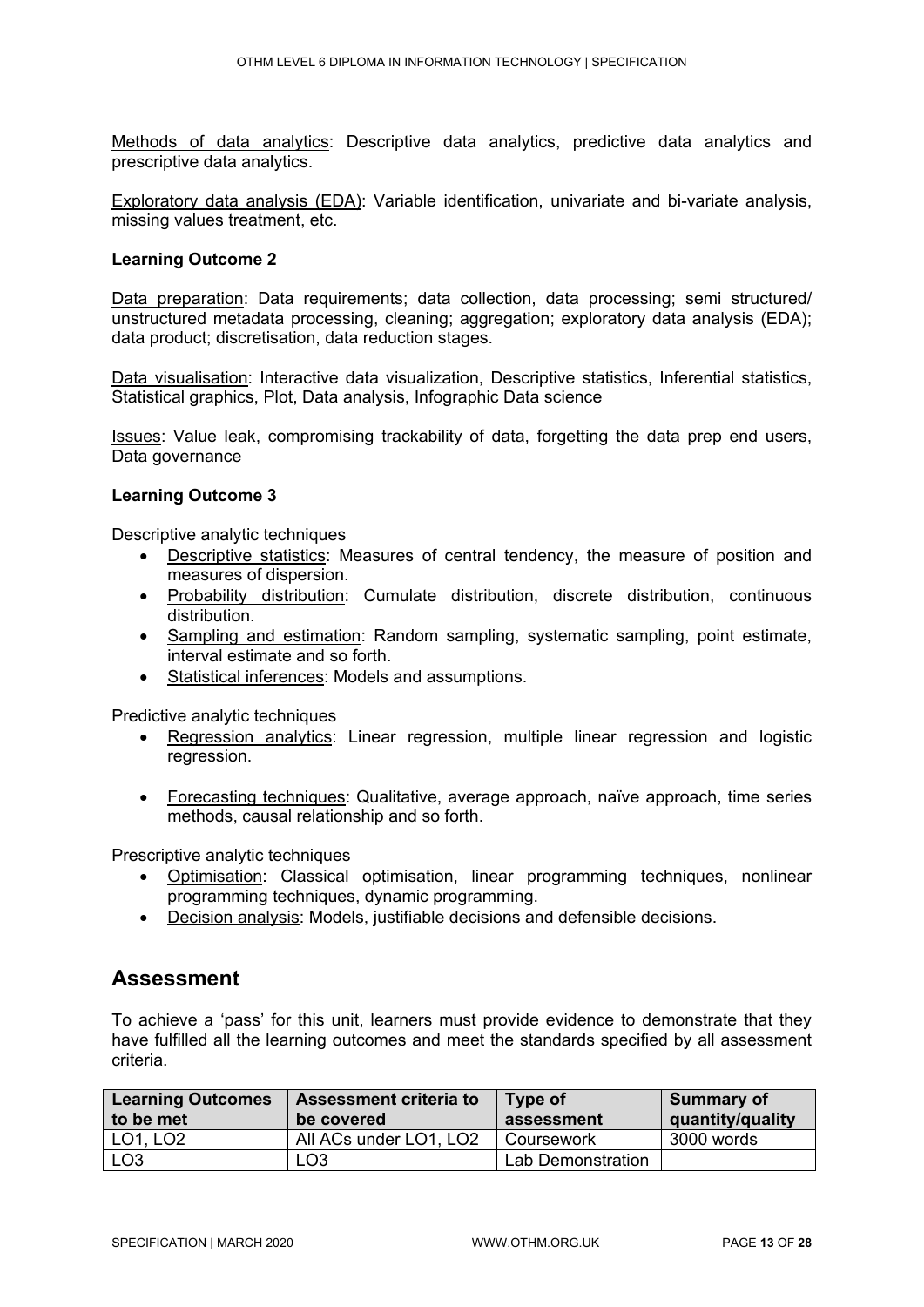### **Indicative Reading list**

Evans, J. (2016) *Business Analytics*. 2nd Ed. Pearson.

Runkler, T. (2016) *Data Analytics: Models and Algorithms for Intelligent Data Analysis*. 2nd Ed. Vieweg+ Teubner Verlag.

Carlberg, C. (2012) *Predictive Analytics: Microsoft Excel*. QUE.

Marr, B. (2015) *Big Data: Using SMART Big Data, Analytics and Metrics to Make Better Decisions and Improve Performance*. Wiley.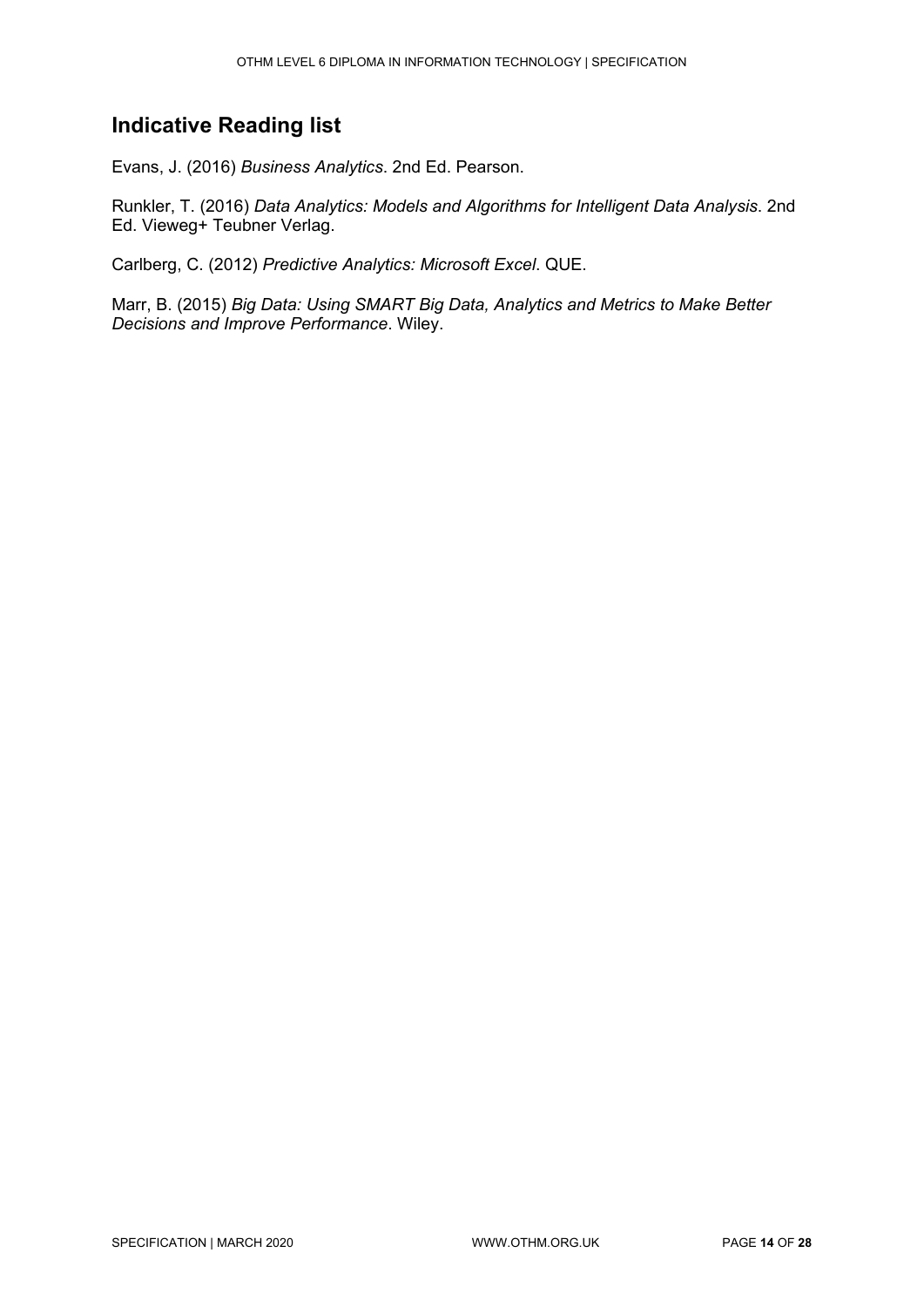## <span id="page-14-0"></span>**ADVANCED DATABASE MANAGEMENT SYSTEMS**

| <b>Unit Reference Number</b>       | D/617/3036                                  |
|------------------------------------|---------------------------------------------|
| Unit Title                         | <b>Advanced Database Management Systems</b> |
| <b>Unit Level</b>                  | 6                                           |
| <b>Number of Credits</b>           | 20                                          |
| <b>Total Qualification Time</b>    | 200                                         |
| <b>Guided Learning Hours (GLH)</b> | 80                                          |
| Mandatory / Optional               | Mandatory                                   |
| Sector Subject Area (SSA)          | 06.1 ICT practitioners                      |
| <b>Unit Grading Structure</b>      | Pass/Fail                                   |
| <b>Number of Credits</b>           | 20                                          |

#### **Unit Aims**

The aim of this unit is to develop learners' knowledge and skills of advanced database systems and how these systems are managed within a business or corporate environment. Learners will be able to make informed choices between vendor and open source platforms for database management systems, and design and develop a relational DBMS for a client using an open source platform.

### **Learning Outcomes and Assessment Criteria**

|    | <b>Learning Outcomes-</b>        |     | <b>Assessment Criteria-</b>                               |  |
|----|----------------------------------|-----|-----------------------------------------------------------|--|
|    | The learner will:                |     | The learner can:                                          |  |
|    | 1. Understand different types of |     | 1.1 Assess how relational database models and             |  |
|    | database management              |     | normalisation provide reliable and efficient              |  |
|    | systems.                         |     | databases.                                                |  |
|    |                                  |     | 1.2 Critically compare a range of Database Modelling      |  |
|    |                                  |     | languages.                                                |  |
|    |                                  |     | 1.3 Critically evaluate different database management     |  |
|    |                                  |     | systems available in relation to open source and          |  |
|    |                                  |     | vendor-specific platforms.                                |  |
| 2. | Be able to apply data analysis   | 2.1 | Apply data modelling techniques to refine logical         |  |
|    | and database design              |     | data requirements and normalize.                          |  |
|    | techniques.                      |     | 2.2 Use a standard unified modelling language (UML)       |  |
|    |                                  |     | notation to document logical data requirements.           |  |
| 3. | Be able to develop a secured     | 3.1 | Design and build a database structure.                    |  |
|    | and functional database to       |     | 3.2 Extract data from tables.                             |  |
|    | meet client and system           |     | 3.3 Apply table and field-level security to the database. |  |
|    | requirements.                    |     | 3.4 Test the system for functionality and performance     |  |
|    |                                  |     | 3.5 Evaluate security risks to the database.              |  |

#### **Indicative contents**

#### **Learning Outcome 1**

- Database management systems (DBMS): MySQL, Oracle.
- Data models: Entity-Relationship, relational, hierarchical, network, object-oriented, object-relational.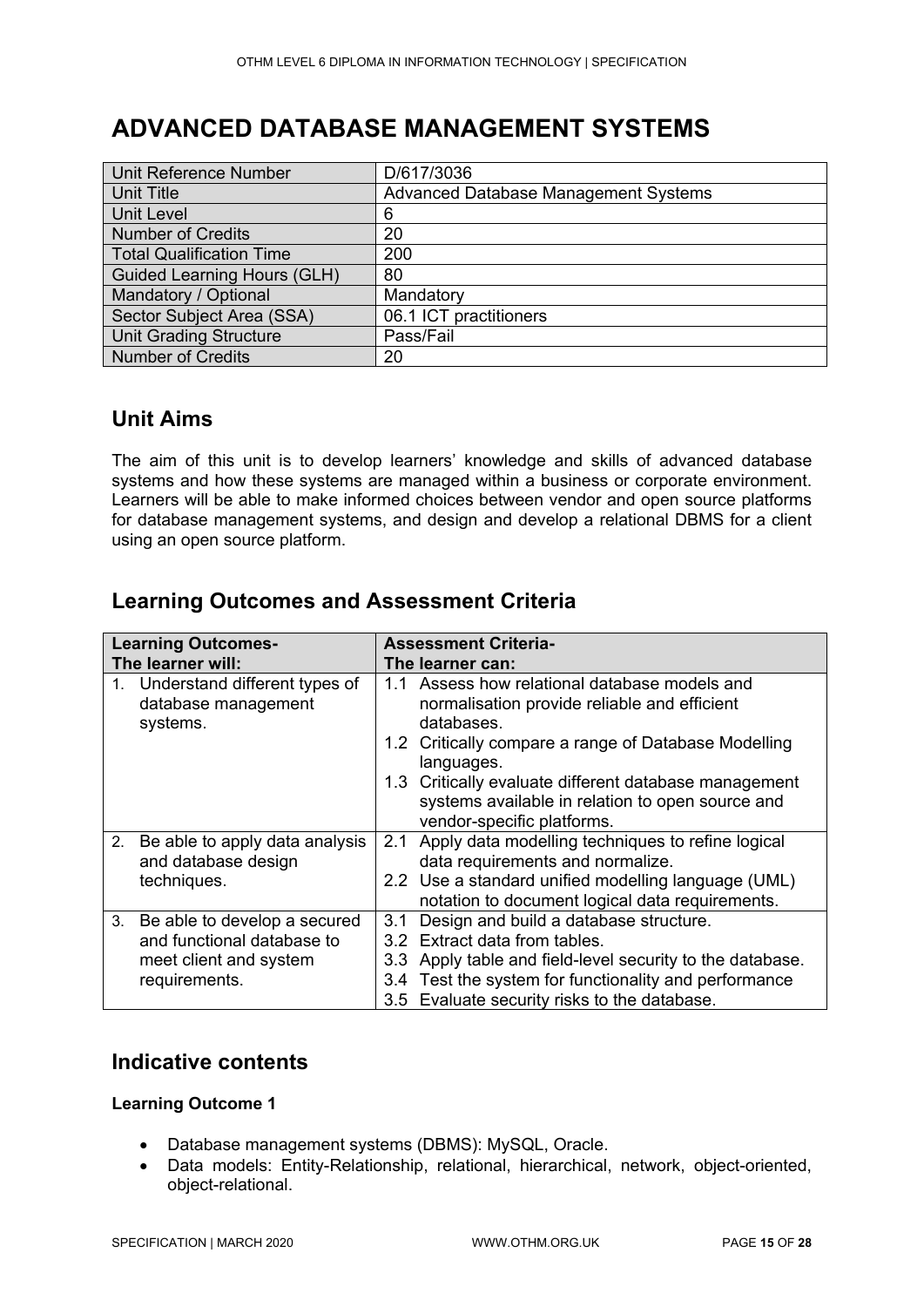- Relational data structures, including: relations, attributes, domain, tuple, cardinality.
- Constraints: key, domain, referential integrity.
- Normalisation in developing efficient data structures.
- Modelling languages: query language, data definition language (DDL), data, manipulative language (DML), relational languages.
- Transaction and concurrency in DBMS.
- Investigation of open source and vendor-specific systems.
- Multiple platform approaches to database management.

#### **Learning Outcome 2**

Up to Third normal form (1NF, 2NF and 3NF), Boyce Codd Normal Form (BCNF), Query language ERROL, three schema approach, Relationships, roles and cardinalities

UML

- UML Drawing tools such as Edraw, Dia etc.
- DTD and XML Schema
- Using CSS with XML

#### **Learning Outcome 3**

Building a physical database structure

- Using normalization decompose tables to eliminate redundancy
- Designing and implementing Tables
- Writing SELECT Queries
- Querying Multiple Tables
- Sorting and Filtering Data
- Using DML to Modify Data
- Using Built-In Functions
- Designing and Implementing User-Defined Functions

Security: Encrypt stored files and backups, Web Application Firewall (WAF)

- Using an open source language (with an application software e.g. MySQL with frontend Microsoft Access).
- Using an appropriate database management system and Structured Query Language (SQL) to produce a secure solution to meet client's requirements.
- Creating, setting up and maintaining data tables.
- Applying data validation rules.
- Generating outputs e.g. user-generated queries, automated queries, reports.
- Application and user interface e.g. navigation, data entry forms and subforms, automated functions.
- Populating the database.
- SQL statements to extract, manipulate and modify data.
- Applying security measures to control access to data, e.g. user access levels.
- Testing the database solution using different types of testing: referential integrity, functionality, security, stability.
- Selection and use of appropriate test data.
- Selecting suitable test users and gathering feedback from users.
- Making use of testing outcomes to improve and/or refine the solution.
- Reviewing the solution, criteria for use when reviewing the solution against the quality of the database, fitness for purpose, suitability against the original requirements, technology constraints, strengths and improvements, platforms and compatibility.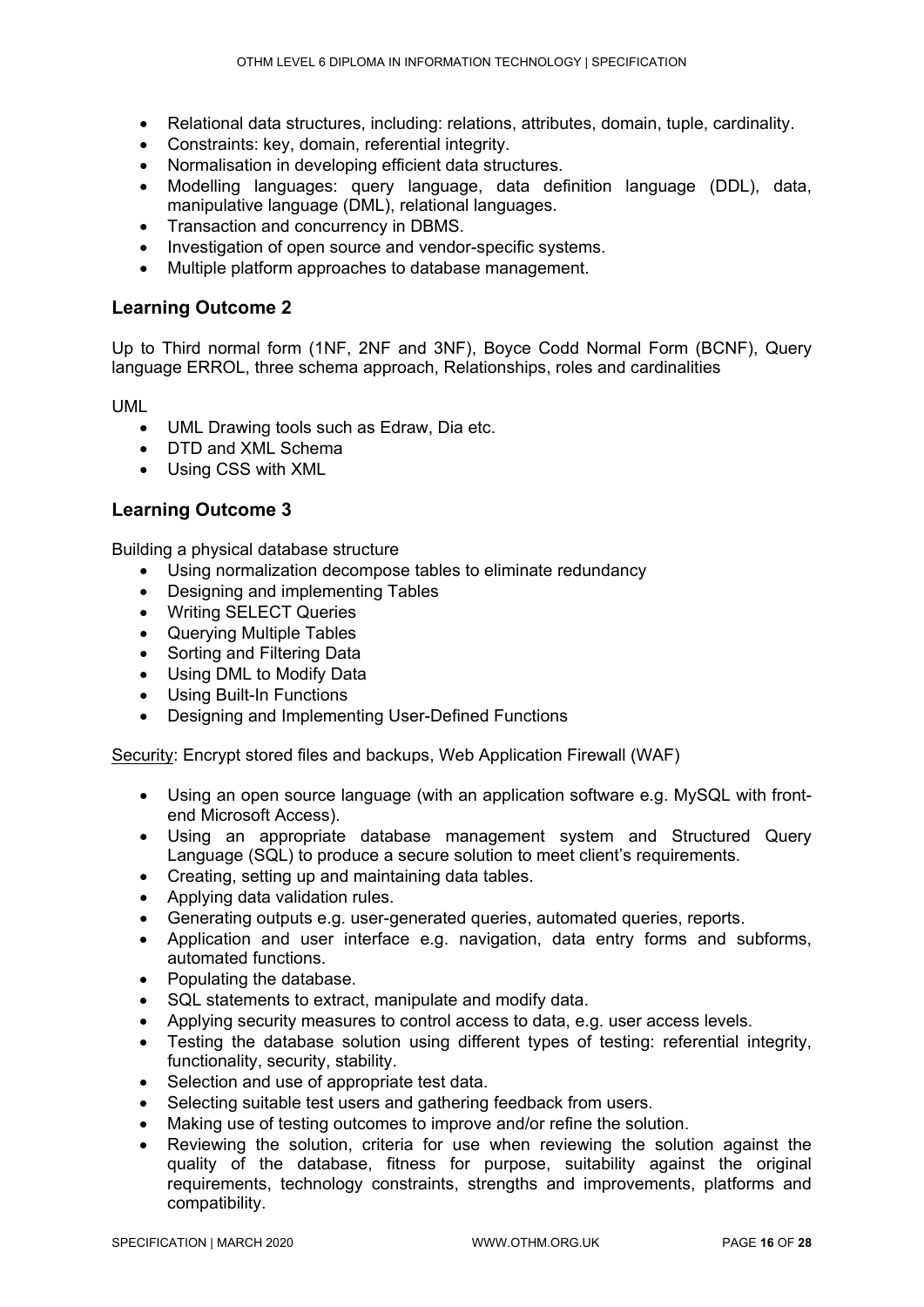• Optimising the solution: data types, data sizes e.g. size on disk, many tables e.g. overheads for many tables, query optimising.

#### **Assessment**

To achieve a 'pass' for this unit, learners must provide evidence to demonstrate that they have fulfilled all the learning outcomes and meet the standards specified by all assessment criteria.

| Assessment criteria to be<br>Learning<br><b>Outcomes to be</b><br>covered<br>met |                                 | Type of<br>assessment | <b>Summary of</b><br>quantity/quality |
|----------------------------------------------------------------------------------|---------------------------------|-----------------------|---------------------------------------|
| LO1, LO3                                                                         | All ACs from LO1                | Coursework            | 2500 words                            |
|                                                                                  | AC3.5 from LO3                  |                       |                                       |
| LO <sub>2</sub> , LO <sub>3</sub>                                                | All ACs from LO2                | Lab                   |                                       |
|                                                                                  | ACs 3.1, 3.2, 3.3, 3.4 from LO3 | Demonstration         |                                       |

### **Indicative Reading list**

Connolly, T. and Begg, C. (2014) *Database systems: A practical guide to design, implementation and management*. 3rd Ed. Addison-Wesley.

Elmasri, R. and Navathe, S. (2011) *Fundamentals of Database Systems*. 6th Ed. Addison-Wesley.

Hoffer, J. (2008) *Modern Database Management. Pearson Education*.

Jeffrey A., Ramesh, V. and Topi Heikki, T. (2012) *Modern Database Management*. Pearson Education.

Silberschatz, A., Korth, H.F. and Sudarshan, S. (2011) *Database System Concepts*. 6th Ed. McGraw-Hill Edition.

Tillmann, G. 2017, *Usage-Driven Database Design: From Logical Data Modeling Through Physical Schema Definition.* 1st edn, Apress L. P, Berkeley, CA.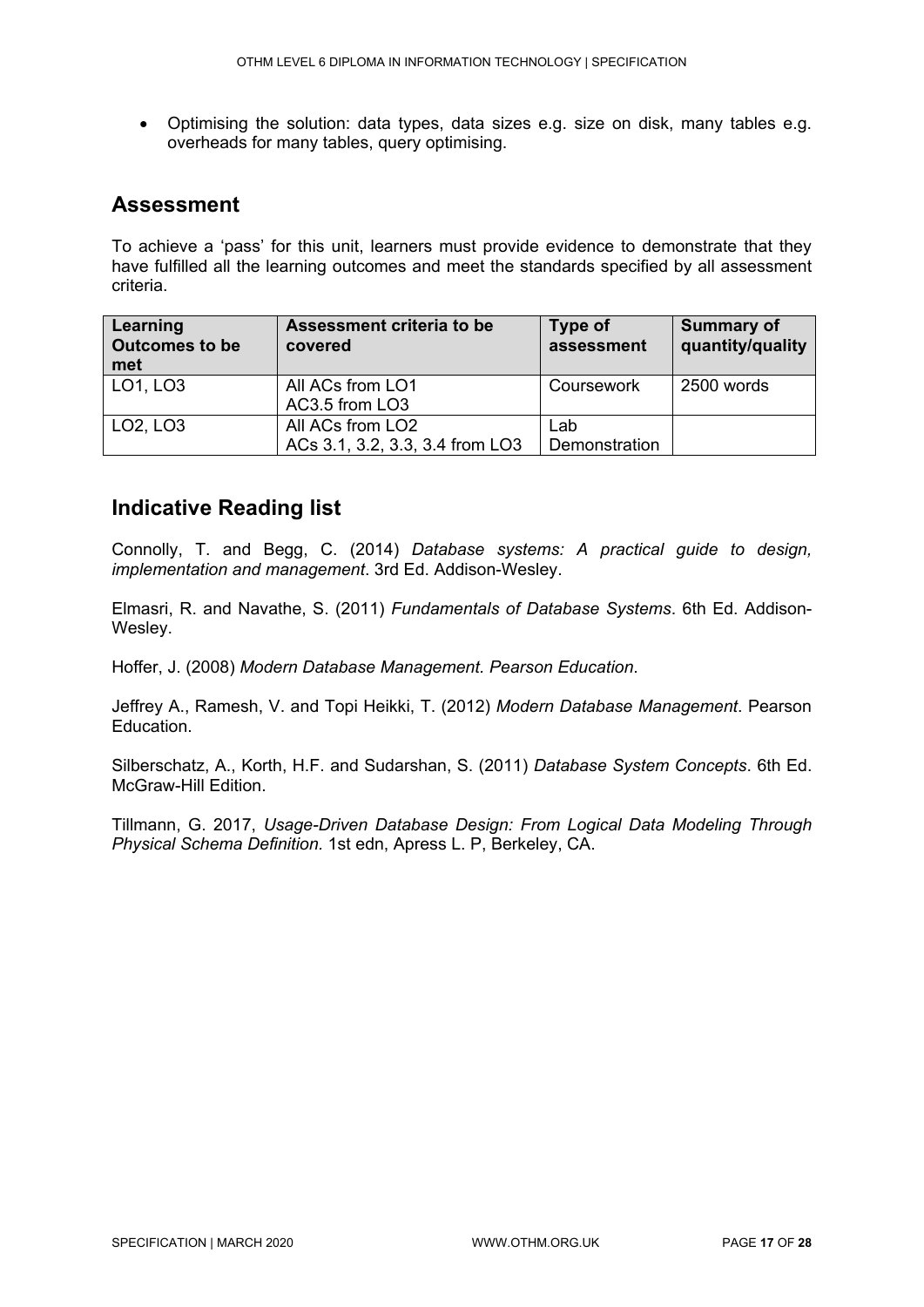## <span id="page-17-0"></span>**MANAGEMENT INFORMATION SYSTEMS**

| Unit Reference Number              | H/617/3037                            |
|------------------------------------|---------------------------------------|
| Unit Title                         | <b>Management Information Systems</b> |
| <b>Unit Level</b>                  | 6                                     |
| <b>Number of Credits</b>           | 20                                    |
| <b>Total Qualification Time</b>    | 200                                   |
| <b>Guided Learning Hours (GLH)</b> | 80                                    |
| Mandatory / Optional               | Mandatory                             |
| Sector Subject Area (SSA)          | 06.1 ICT practitioners                |
| <b>Unit Grading Structure</b>      | Pass/Fail                             |

### **Unit Aims**

This aim of this unit is to develop learners' knowledge and skills in managing information systems for organisations. Learners will examine how systems can be used to support core business functions, to drive business improvement, and to enable organisations to be more productive and competitive within the global marketplace.

### **Learning Outcomes and Assessment Criteria**

|    | <b>Learning Outcomes-</b>                                                                                     | <b>Assessment Criteria-</b>                                                                                                                                                                                                                                                                                                                                 |
|----|---------------------------------------------------------------------------------------------------------------|-------------------------------------------------------------------------------------------------------------------------------------------------------------------------------------------------------------------------------------------------------------------------------------------------------------------------------------------------------------|
|    | The learner will:                                                                                             | The learner can:                                                                                                                                                                                                                                                                                                                                            |
|    | 1. Understand how IT systems<br>support organisational<br>functions.                                          | 1.1 Critically evaluate the role and purpose of IT systems<br>for different organisational functions.<br>1.2 Analyse the different ways in which data is stored<br>and processed for use in an organisation.<br>1.3 Critically evaluate the management of information<br>systems in an organisation.                                                        |
|    | 2. Understand the role of<br>information systems in<br>supporting value-added<br>change within organisations. | 2.1 Explain how information systems can be used to<br>support value-added change.<br>2.2 Critically evaluate a specific information systems that<br>supports value-added change.<br>2.3 Review the management of information systems in<br>an organisation.                                                                                                 |
| 3. | Understand the use of<br>information systems to<br>support organisational<br>strategy.                        | 3.1 Identify different models that can be applied to<br>strategic information systems.<br>3.2 Evaluate how strategic information systems can<br>contribute to the competitiveness of organisations.<br>3.3 Explain how an organisation can obtain a competitive<br>advantage within a global market by successful<br>management of its information systems. |

#### **Indicative contents**

#### **Learning Outcome 1**

- The role of IT in knowledge management, data management and customer service management.
- The impact of IT systems and their contribution to solving business problems.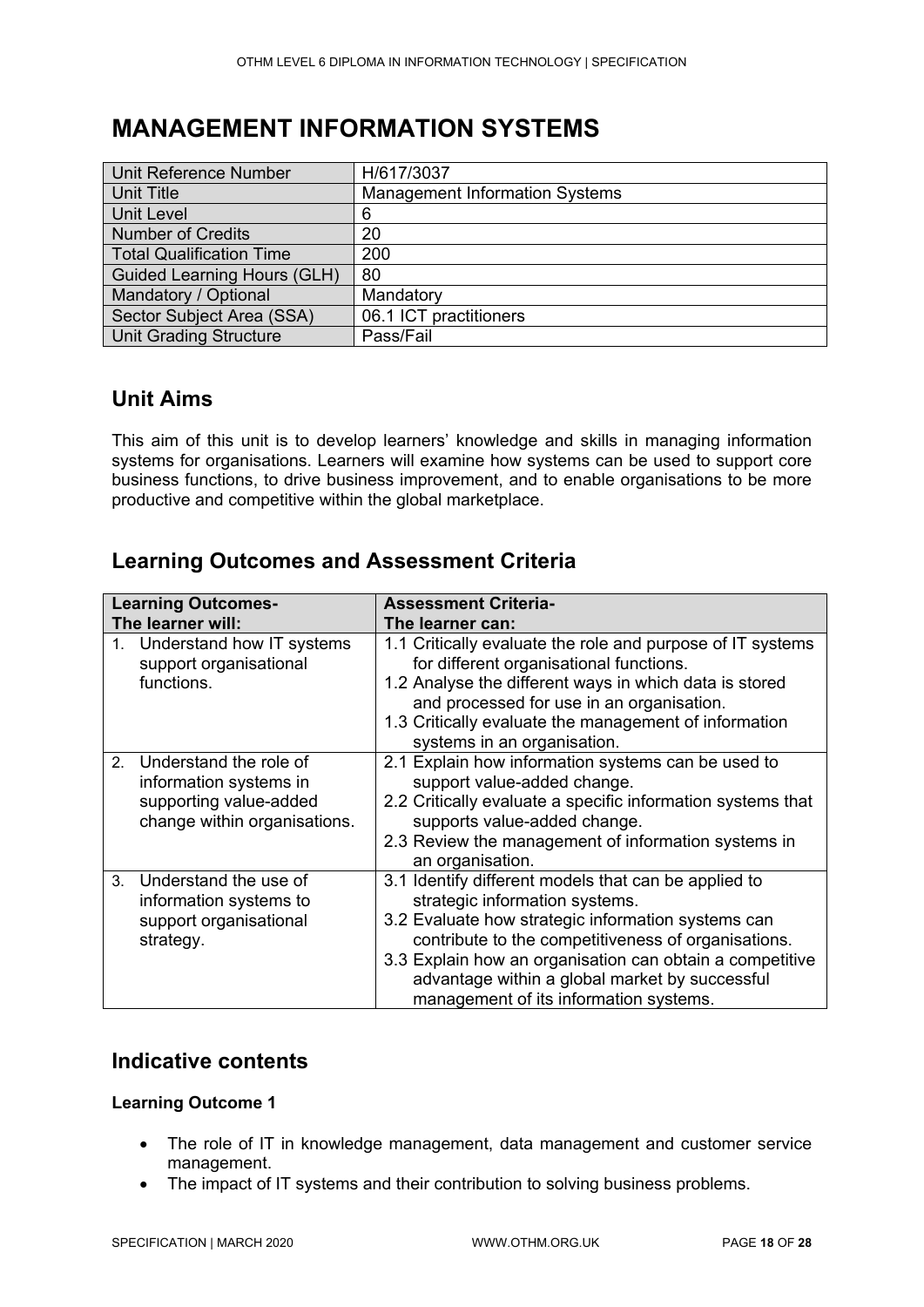- The impact of IT systems on the functions and structure of organisations to support meeting organisational objectives.
- Use of different types of IT systems (e.g. transaction processing, customer relationship, business intelligence, knowledge management) and their roles in relation to meeting business objectives and improving operational efficiency.
- Layers of information systems: services, integration, security and analytics.
- Corporate database management systems, data management and characteristics of data within organisations.
- Quality assurance and control measures used to ensure data quality on entry and after data collection.

#### **Learning Outcome 2**

- Value creation strategy, competitive advantage, make or buy decisions.
- Cost and benefit analysis.
- New and existing approaches to improving IT position and impact on other business areas providing value-added services.
- System development tools and techniques.

#### **Learning Outcome 3**

- Porter's Model of Generic Strategies for Competitive Advantage and Wiseman's Strategic Planning Process.
- Business model, Competitive advantage, Experience curve, Value chain, Core competency, Generic strategies.
- Delivering a differentiated product or service; delivering a product or service at a lower cost; specific segmentation of the market e.g. targeted marketing to specific target audiences; innovative product or service design and implementation.

#### **Assessment**

To achieve a 'pass' for this unit, learners must provide evidence to demonstrate that they have fulfilled all the learning outcomes and meet the standards specified by all assessment criteria.

| <b>Learning Outcomes</b> | Assessment criteria to | <b>Type of</b> | Summary of       |
|--------------------------|------------------------|----------------|------------------|
| to be met                | be covered             | assessment     | quantity/quality |
| LO1, LO2, LO3            | All ACs                | Coursework     | 4000 words       |

#### **Indicative Reading list**

Benyon-Davies, P. (2013) *Business Information Systems*. 2nd Ed. London: Palgrave Macmillan.

Bocij, P. (2008) *Business Information Systems: Technology, Development and Management for the E-Business*. 4th Ed. London: Prentice Hall.

Laudon, J.P. & Laudon, K.C. 2017, *Management Information Systems*, 15th edn, Pearson Education Limited, Harlow, United Kingdom.

Turban, E. et al (2015) *Information Technology for Management: Advancing Sustainable, Profitable Growth*. 10th Ed. Oxford: Wiley.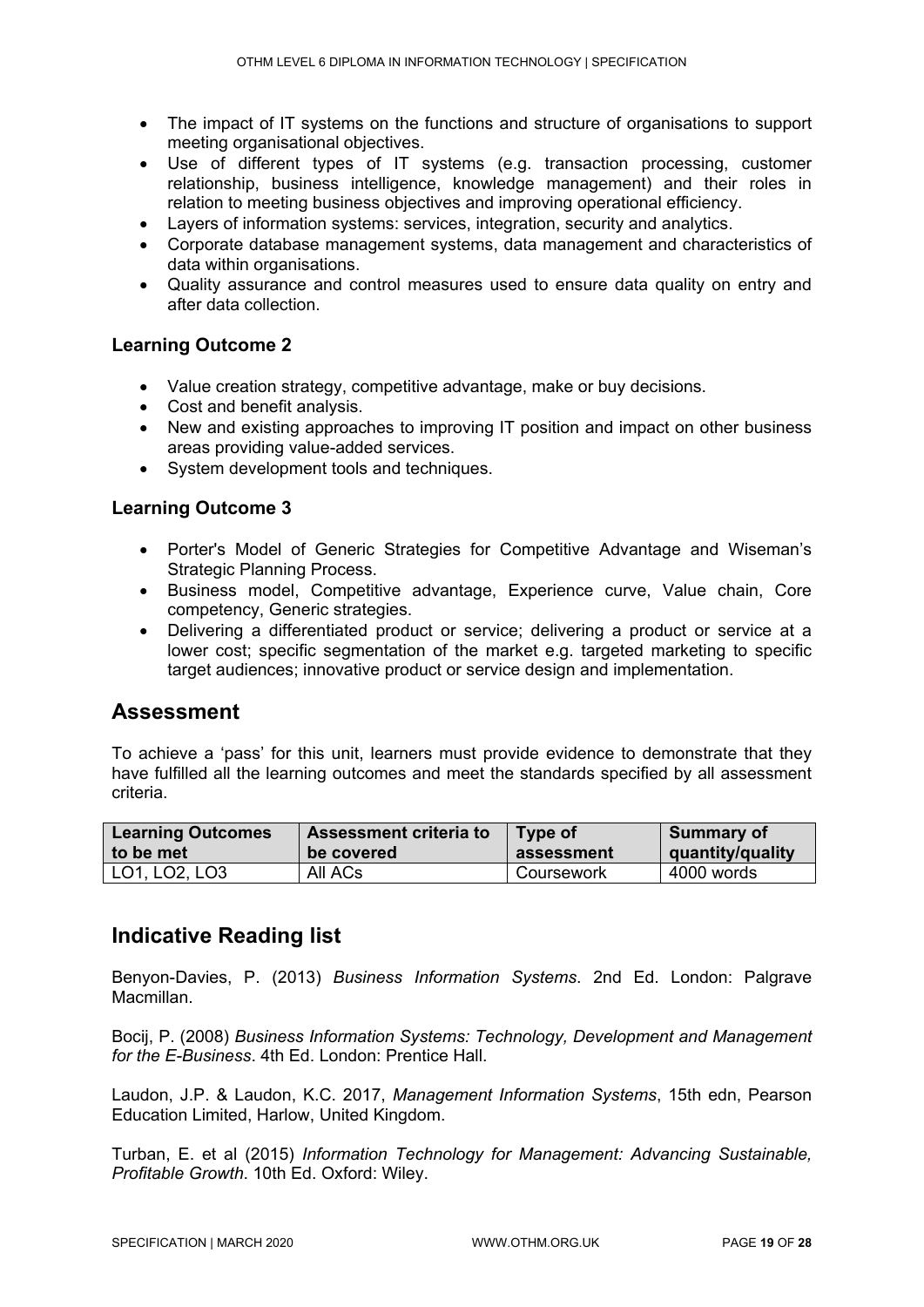## <span id="page-19-0"></span>**COMPUTERS, SOCIETY AND LAW**

| Unit Reference Number              | K/617/3038                 |
|------------------------------------|----------------------------|
| <b>Unit Title</b>                  | Computers, Society and Law |
| <b>Unit Level</b>                  | 6                          |
| <b>Number of Credits</b>           | 20                         |
| <b>Total Qualification Time</b>    | 200                        |
| <b>Guided Learning Hours (GLH)</b> | 80                         |
| Mandatory / Optional               | Mandatory                  |
| Sector Subject Area (SSA)          | 06.1 ICT practitioners     |
| <b>Unit Grading Structure</b>      | Pass/Fail                  |

### **Unit Aims**

The aim of this unit is to develop learners' ability to deal with work related IT issues that apply beyond the immediate tasks of the Information Technology practitioner, ie ethical, legal and societal considerations. Formal legal requirements and responsibilities of the profession are included, as are the relevant professional codes of conduct.

### **Learning Outcomes and Assessment Criteria**

| <b>Learning Outcomes-</b>                                                                                | <b>Assessment Criteria-</b>                                                                                                                                                                                                                                                                   |
|----------------------------------------------------------------------------------------------------------|-----------------------------------------------------------------------------------------------------------------------------------------------------------------------------------------------------------------------------------------------------------------------------------------------|
| The learner will:                                                                                        | The learner can:                                                                                                                                                                                                                                                                              |
| Understand ethical<br>concerns relating to<br><b>Information Technology</b><br>activities.               | 1.1 Analyse the types of conflicts of interest for IT<br>professionals.<br>1.2 Critically evaluate various ethical issues for IT<br>professionals.<br>1.3 Identify ethical issue(s) within an IT organisation and<br>recommend solutions.                                                     |
| 2. Understand the legislative<br>environment relating to<br><b>Information Technology</b><br>activities. | 2.1 Critically evaluate the implications of legislation for IT<br>activities.<br>2.2 Critically evaluate the impact of related legislation on<br>the IT sector.                                                                                                                               |
| 3. Understand common types<br>of computer-oriented<br>crimes.                                            | 3.1 Define the main categories of cybercrime.<br>3.2 Critically evaluate the major categories of cybercrime.                                                                                                                                                                                  |
| 4. Be able to review security<br>risks in an organisation and<br>design an IT security<br>policy.        | 4.1 Evaluate various risk assessment procedures.<br>4.2 Summarise the BS ISO 31000:2009 risk management<br>principles and guidelines.<br>4.3 Describe how IT security can be aligned with<br>organisational policy.<br>4.4 Design and implement an IT security policy for an<br>organisation. |

#### **Indicative contents**

#### **Learning Outcome 1**

Ethical and conflicts of interests

• Accepting benefits - Accepting a gift from a client is a conflict of interest, it is illegal under the anti-bribery legislation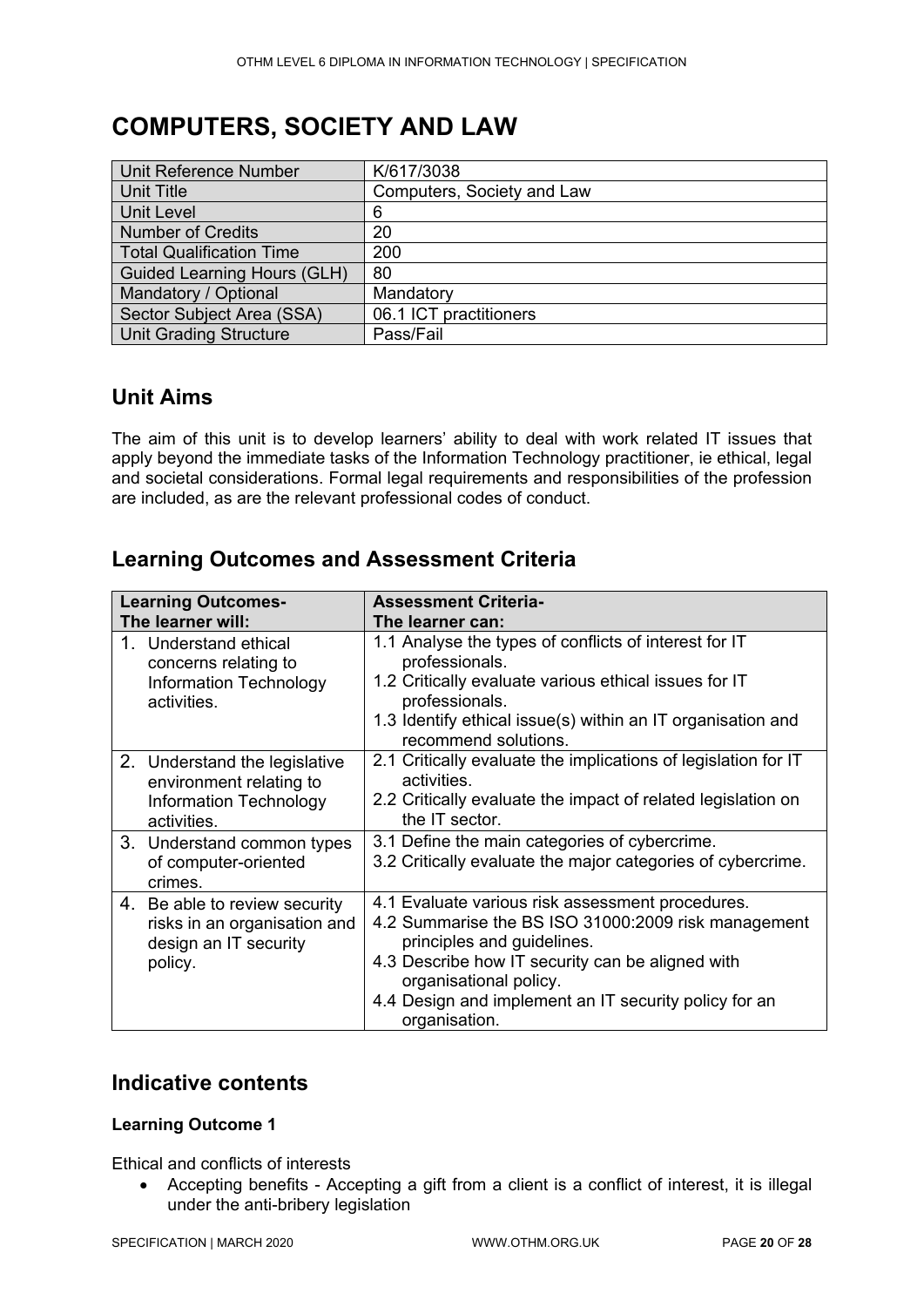- Using your employer's property for personal advantage
- Using confidential information
- Obtaining outside employment or moonlighting
- Taking advantage in post‐employment by providing similar services
- Ethical and conflicts of interests in relation to using technology you know well or the latest technology that you may have little experience of, such as AR/VR, Microsoft HoloLens, Google Glass.

#### **Learning Outcome 2**

Legislations:

- Communications Act 2003
- Computer Misuse Act 1990
- Data Protection Act 2003
- General Data Protection Regulation, 2018

Impact of legislations:

- Processing of financial transactions penalty for not protecting financial data in terms of business loss and court punishments like sentences and fines for those that violate these laws
- Health and Safety Companies will need policies for accident reporting, to include this and what other H&S policies are required
- Companies will need to give H & S training to ensure the safety of its employees, expand this to include what training your organisation gives in H & S
- Impact of not following H & S will mean business loss and court punishments like sentences and fines.
- Privacy, Confidentiality and Security- Data Protection Act from 1998 The act applies when personal information is stored in a manual filing system or on a computer.
- Copyright and Intellectual Property Rights- When someone copies your business/software/music/videos/ideas what effect does that business loss have for your company.

#### **Learning Outcome 3**

- The major categories of cybercrime:
	- $\circ$  Online harassment using hacking, copyright infringement, unwarranted masssurveillance etc.
	- o Financial fraud crimes: bank fraud, carding, identity theft, extortion, and theft of classified information.
	- o A variety of internet scams, many based on phishing and social engineering, target consumers and businesses.
	- $\circ$  Cyberextortion: distributed denial-of-service attack, e.g. the attack on Sony Pictures of 2014.
	- $\circ$  Offensive content: Explore reasons why the content of websites and other electronic communications may be distasteful or offensive.
	- o Online harassment: Cyberbullying, Online predator, Cyberstalking, and Internet trolling.

#### **Learning Outcome 4**

• Mechanisms to control organisational IT security: Risk assessment and integrated enterprise risk management: network change management, audit control, business continuance/disaster recovery plans, potential loss of data/business, intellectual property, hardware and software; probability of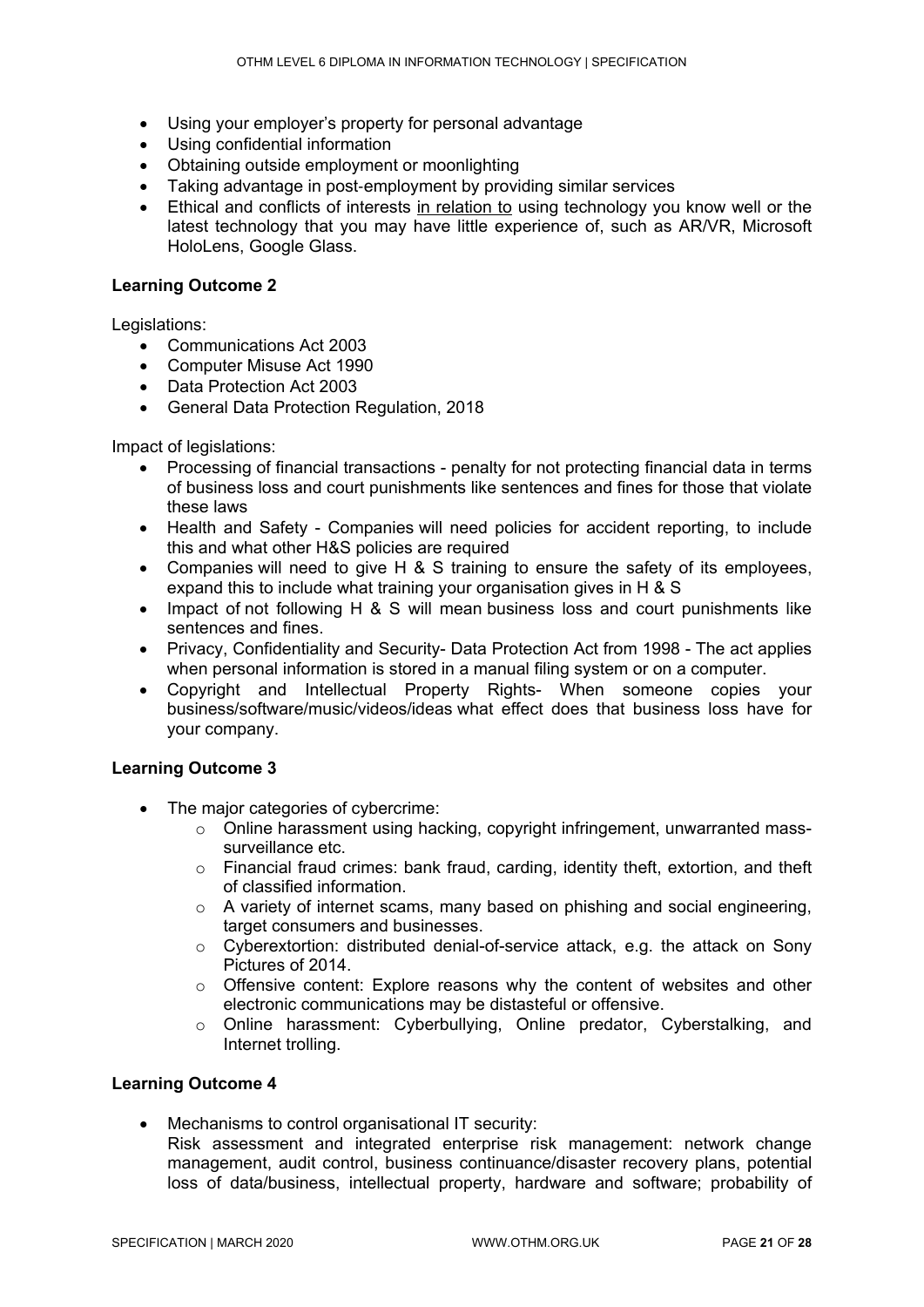occurrence e.g. disaster, theft; staff responsibilities; Data Protection Act; Computer Misuse Act; ISO 27001 standards; BS3001:1999.

- Company regulations: site or system access criteria for personnel; physical security types e.g. biometrics, swipe cards, theft prevention.
- Policy areas: system access, access to internet email, access to the internet browser, development/use of software, physical access and protection, 3rd party access, business continuity, responsibility matrix.

#### **Assessment**

To achieve a 'pass' for this unit, learners must provide evidence to demonstrate that they have fulfilled all the learning outcomes and meet the standards specified by all assessment criteria.

| <b>Learning Outcomes</b> | <b>Assessment criteria to</b>       | Type of           | Summary of              |
|--------------------------|-------------------------------------|-------------------|-------------------------|
| to be met                | be covered                          | assessment        | quantity/quality        |
| LO1, LO2, LO3 and        | All ACs under LO1, LO2,             | <b>Coursework</b> | To fit organisation     |
| LO4                      | LO <sub>3</sub> and LO <sub>4</sub> |                   | needs (security policy) |

#### **Indicative Reading list**

Alexander, D. et al. (2008) *Information Security Management Principles*. BSC.

Steinberg, R. (2011) *Governance, Risk Management, and Compliance: It Can't Happen to Us – Avoiding Corporate Disaster While Driving Success*.

Wiley. Tipton, H. (2010) *Information Security Management Handbook*. 4th Ed. Auerbach Pubs.

Harris, S., Harper, A., Eagle, C., Ness, J. and Lester, M. (2004) *Gray Hat Hacking: The Ethical Hacker's Handbook*. McGraw-Hill.

Lammle, T. and Graves, K. (2007) *CEH: Official Certified Ethical Hacker Review Guide*.

Sybex. Lockhart, A. (2007) *Network Security Hacks: Tips & Tools for Protecting your Privacy*, 2nd Ed. O'Reilly.

Vacca, J.R. 2017; 2012, *Computer and Information Security Handbook*, Third edn, Morgan Kaufmann Publishers Inc, US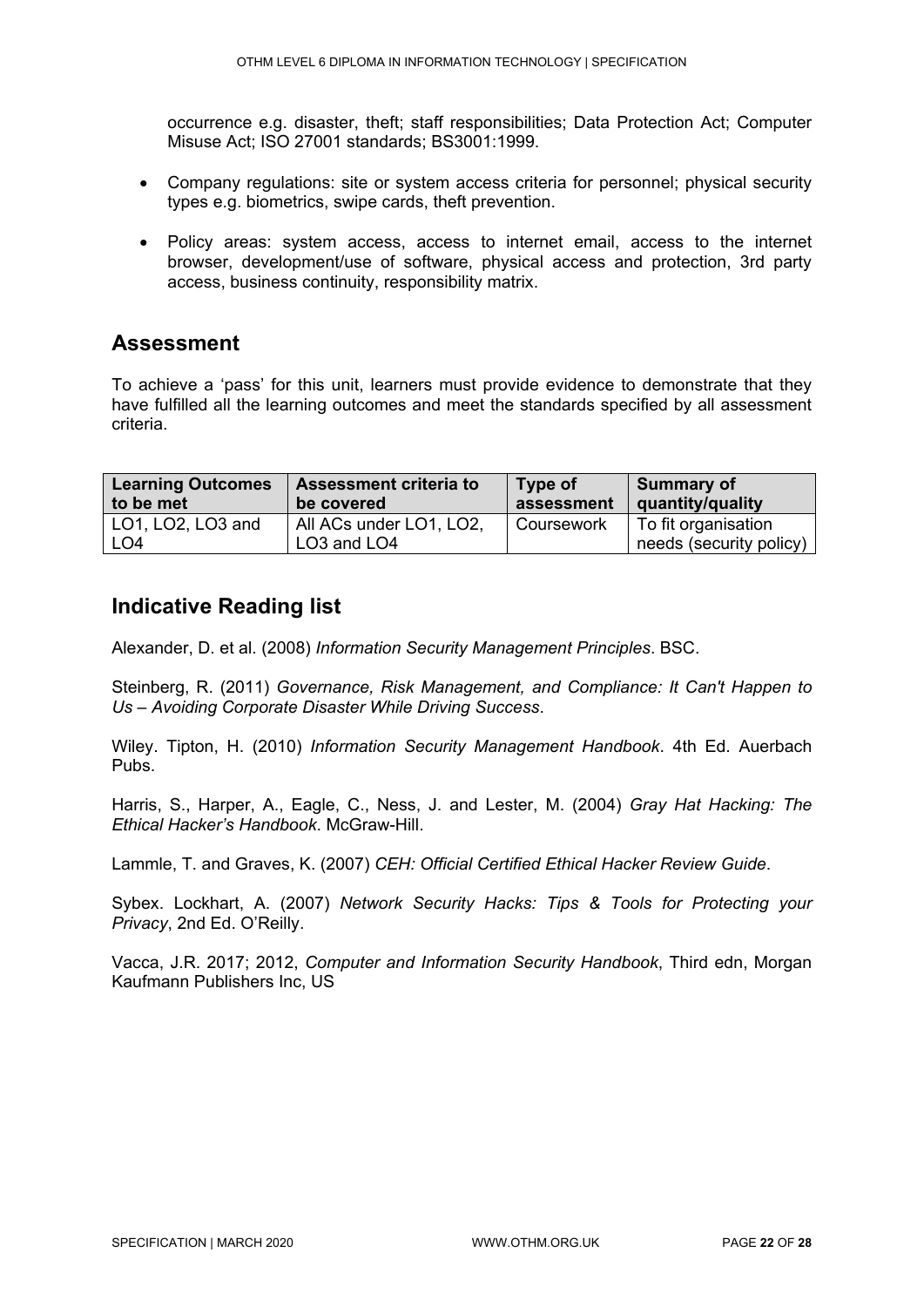## <span id="page-22-0"></span>**COMPUTING PROJECTS**

| <b>Unit Reference Number</b>       | M/617/3039                |
|------------------------------------|---------------------------|
| <b>Unit Title</b>                  | <b>Computing Projects</b> |
| <b>Unit Level</b>                  | 6                         |
| <b>Number of Credits</b>           | 20                        |
| <b>Total Qualification Time</b>    | 200                       |
| <b>Guided Learning Hours (GLH)</b> | 80                        |
| Mandatory / Optional               | Mandatory                 |
| Sector Subject Area (SSA)          | 06.1 ICT practitioners    |
| <b>Unit Grading Structure</b>      | Pass/Fail                 |

#### **Unit Aims**

This is a practical unit with two projects:

- 1. Creation of an e-commerce solution
- 2. Creation of a Mobile application.

The aim of the first part of this unit is to provide learners with an understanding of how and why businesses and organisations develop E-Commerce strategies and the elements and resources required to set up an E-Commerce site as an implementation of organisational strategies. The learner will develop the skills required to create such an e-commerce solution.

The aim of the first part of this unit is to develop learners' ability to identify and select relevant APIs to use within a mobile application of their own choice or from a given scenario, in addition to testing and documenting against the initial design requirement.

### **Learning Outcomes and Assessment Criteria**

| <b>Learning Outcomes-</b>                                        | <b>Assessment Criteria-</b>                                                                                                                                                                                                           |  |  |
|------------------------------------------------------------------|---------------------------------------------------------------------------------------------------------------------------------------------------------------------------------------------------------------------------------------|--|--|
| The learner will:                                                | The learner can:                                                                                                                                                                                                                      |  |  |
| 1. Be able to plan an E-<br>Commerce project.                    | 1.1 Assess the technologies involved in setting up a<br>secure E-Commerce site.<br>1.2 Evaluate payment systems that are integral to E-<br>Commerce success.<br>1.3 Create the project specification.<br>1.4 Create the project plan. |  |  |
| 2. Be able to design and<br>implement an E-Commerce<br>solution. | Design and implement an E-Commerce solution.<br>2.1<br>2.2 Test the functionality of the solution against the<br>specification.<br>2.3 Critically evaluate the success of the E-Commerce<br>solution.                                 |  |  |
| 3.<br>Be able to develop a mobile<br>application.                | Develop a mobile application in a chosen platform<br>3.1<br>(iOS/Android or similar) utilising multiple APIs.<br>3.2 Test the application.<br>3.3 Critically evaluate the success of the mobile<br>solution.                          |  |  |
| 4. Be able to implement API to a<br>mobile application.          | Create a design for an application that will utilise a<br>4.1<br>range of APIs.<br>4.2 Test the mobile application after API<br>implementation.                                                                                       |  |  |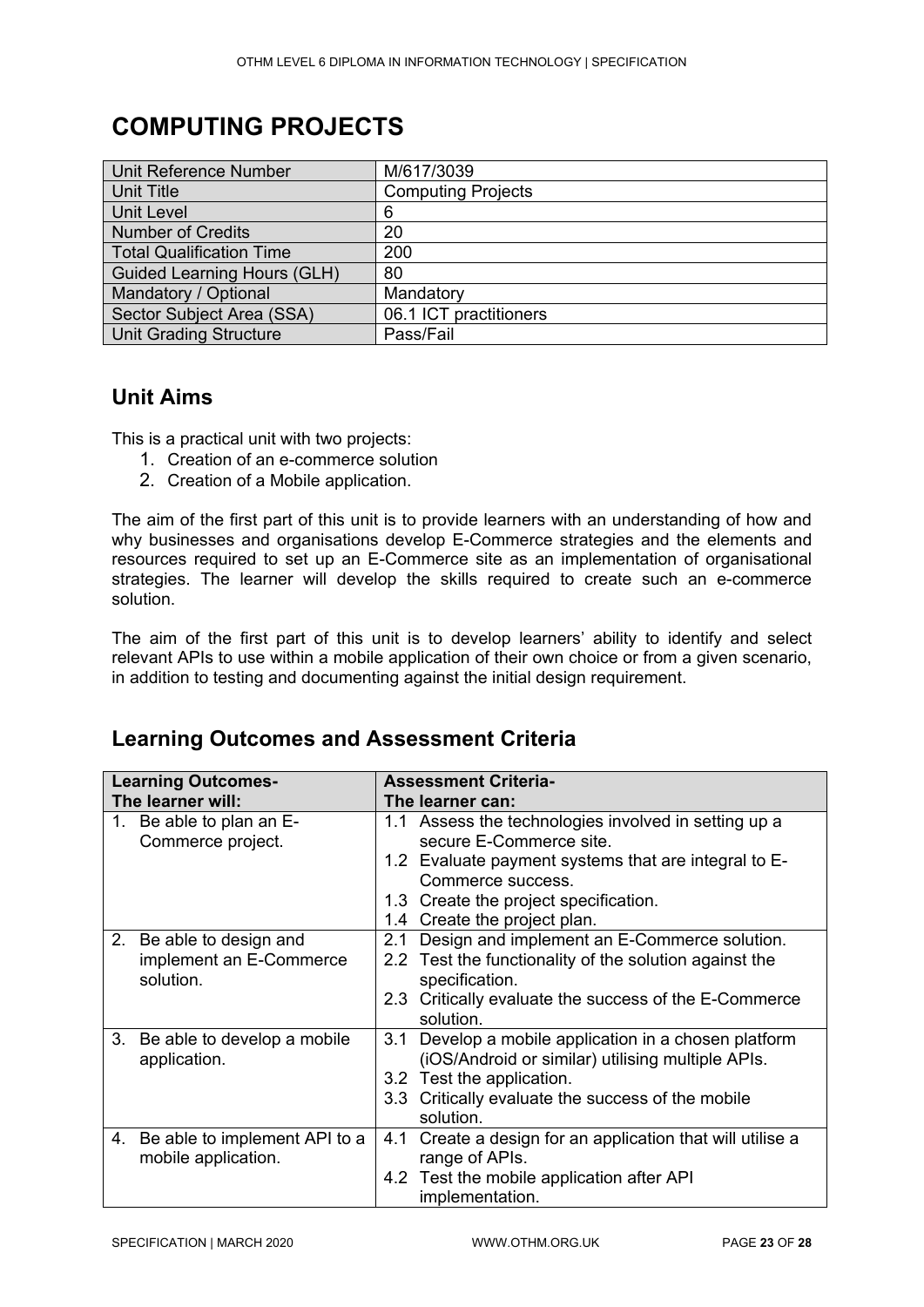4.3 Critically evaluate the success of the API solution.

#### **Indicative contents**

#### **Learning Outcome 1**

Web architecture: Components e.g. server-side scripting, client/server/script interaction, operation of server-side web applications, accessing data on the web server, dynamic web pages, consistent navigational menu on all pages, browser cookies, embedding animation and video content in web pages, adding interactivity with plug-ins.

Hardware and software: Web servers, browsers, server software, web authoring tools, database system, shopping cart software, scripting software, browser and platform compatibility. Networking technology e.g. TCP/IP addresses, ports and protocols; domain names, multiple registration of domains (.com as well as .co.uk); setting up the server directory structure, deploying access configuration/security.

Communication technology: Uses e.g. email support, forum; search engine optimisation; additional hardware and software components required to support communications.

Data transmission: Features e.g. download speeds, transfer rates, bandwidth required for given applications including text, graphics, video, speech.

Electronic payment: Methods e.g. online transaction processing, Commercial Off the Shelf Software (COTS), other payment systems e.g. PayPal, WorldPay.

#### **Learning Outcome 2**

Implementation: Demonstrate that the E-Commerce strategy devised has been implemented using suitable tools and applications. The strategy could be marketing, supply chain or payment based, for example designing an online ordering system or an online payment system.

User testing, white box, black box, etc.

Evaluation: Evaluate the success of the design and implementation of the E-Commerce strategy using a tool like SWOT analysis or platforms like<https://www.optimizely.com/>

#### **Learning Outcome 3**

The development of an Android app on Java platform requires a Java Development Kit, for iOS apps the iOS SDK, and for Universal Windows Platform the .NET Framework SDK. There are also SDKs that are installed in apps to provide analytics and data about application activity; prominent creators of these types of SDKs include Google, InMobi, and Facebook.

Research existing APIs, their role and the need for an API. Identify types of API uses e.g. visual, social media, device manipulation.

- Develop the application based on AC3.3.
- Consider the use of a suitable development environment.
- Utilise best practices for implementing the application.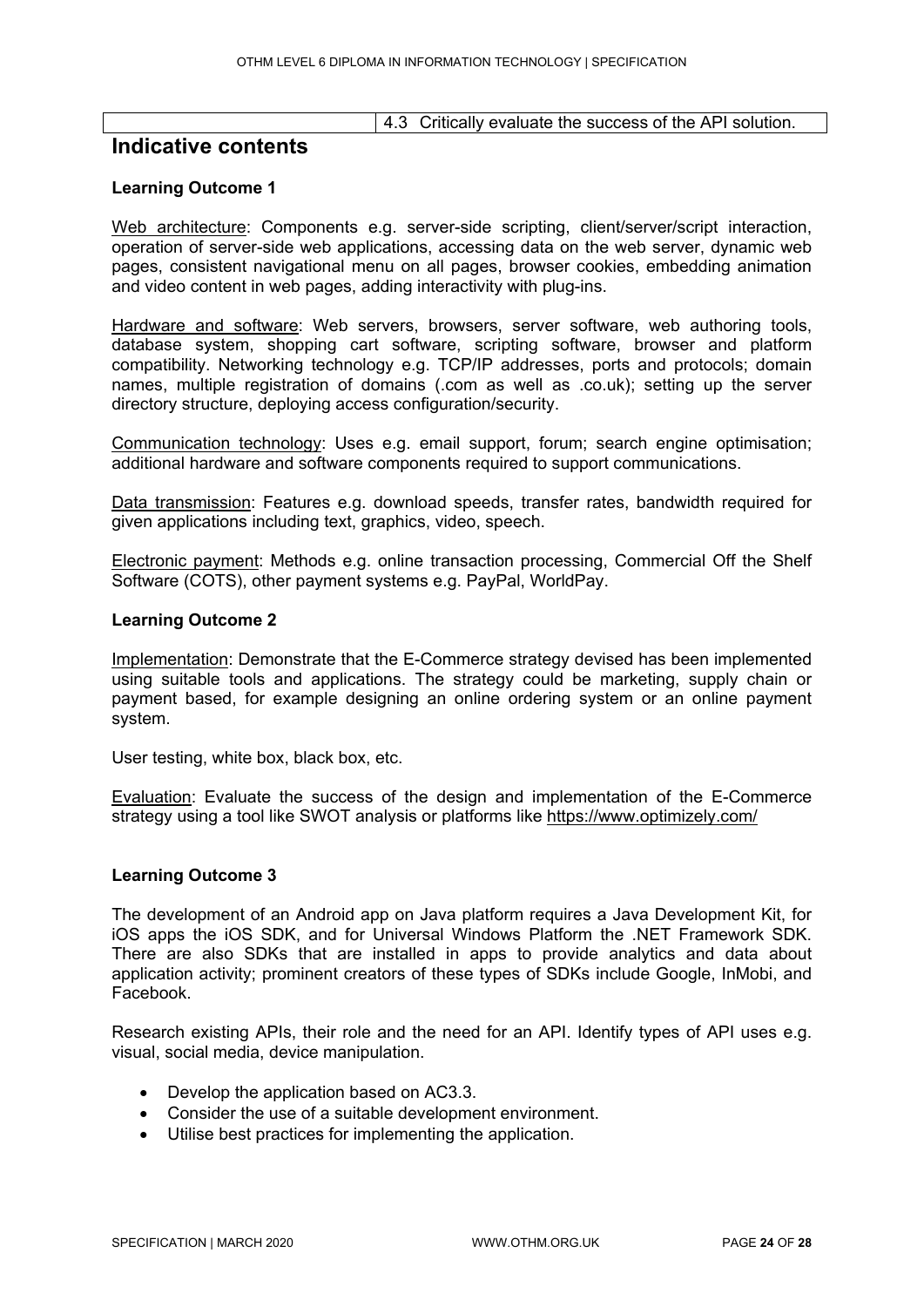Black-box testing is a method of software testing that examines the functionality of an application without peering into its internal structures or workings. This method of test can be applied virtually to every level of software testing: unit, integration, system and acceptance. Black-box test techniques:

- Decision table testing
- All-pairs testing
- Equivalence partitioning
- Boundary value analysis
- Cause–effect graph
- Error guessing
- State transition testing
- Use case testing
- User story testing
- Domain analysis
- Syntax testing
- Combining technique

#### **Learning Outcome 4**

Critically evaluate suitable APIs for use in an application (web/mobile/desktop) for a given scenario or a substantial student chosen application.

An API specification can take many forms, but often includes specifications for routines, data structures, object classes, variables, or remote calls. POSIX, Windows API and ASPI are examples of different forms of APIs.

Following are common APIs.

- ASPI for SCSI device interfacing
- Cocoa and Carbon for the Mac
- DirectX for Microsoft Windows
- EHLLAPI
- Java APIs
- ODBC for Microsoft Windows
- OpenAL cross-platform sound API
- OpenCL cross-platform API for general-purpose computing for CPUs & GPUs
- OpenGL cross-platform graphics API
- OpenMP API that supports multi-platform shared memory multiprocessing programming in C, C++ and Fortran on many architectures, including Unix and Microsoft Windows platforms.
- Server Application Programming Interface (SAPI)
- Simple Direct Media Layer (SDL)
- Consider the APIs mentioned above.
- Consider the application design/its purpose.
- Consider the target platform (web/mobile/desktop).
- Identify the scope of the application.
- Justify the selection/relevancy/purpose of the chosen APIs for the application.
- Take the security of APIs into consideration.

Prototypes explore different aspects of an intended design:

- A Proof-of-Principle Prototype serves to verify some key functional aspects of the intended design but usually does not have all the functionality of the final product.
- A Working Prototype represents all or nearly all of the functionality of the final product.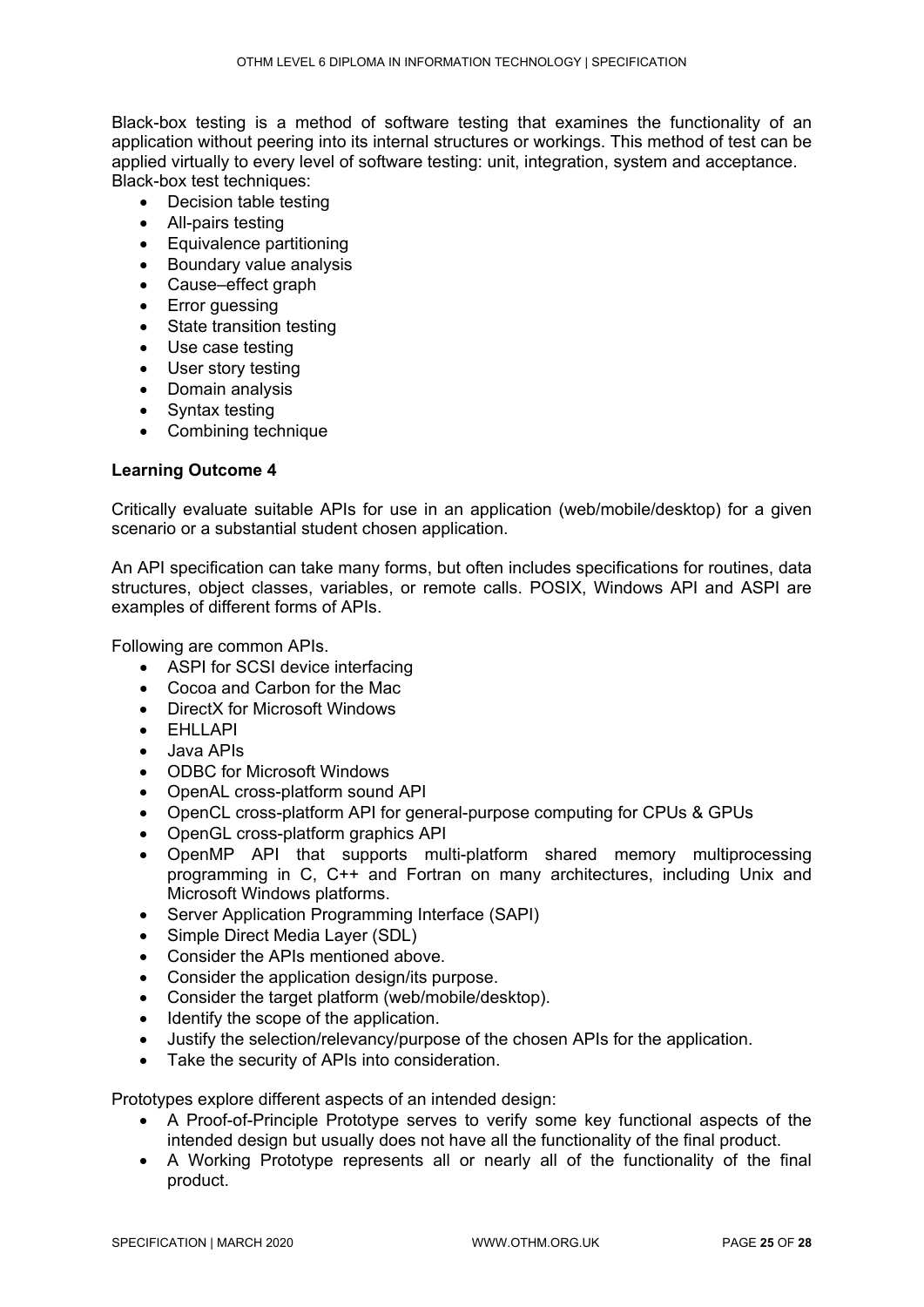- A Visual Prototype represents the size and appearance, but not the functionality, of the intended design. A Form Study Prototype is a preliminary type of visual prototype in which the geometric features of a design are emphasized, with less concern for colour, texture, or other aspects of the final appearance.
- A User Experience Prototype represents enough of the appearance and function of the product that it can be used for user research.
- A Functional Prototype captures both the function and appearance of the intended design, though it may be created with different techniques and even different scale from the final design.
- A Paper Prototype is a printed or hand-drawn representation of the user interface of a software product. Such prototypes are commonly used for early testing of a software design and can be part of a software walkthrough to confirm design decisions before more costly levels of design effort are expended.

Select an appropriate form of prototyping necessary to achieve desired results.

Utilise appropriate tools to develop multiple prototypes: Employ an appropriate set of tools to develop your plan into a prototype.

Run end user experiments and examine feedback.

Reconcile and evaluate end-user feedback and build a new iteration of your prototype modified with the most important feedback and enhancements.

Make multiple iterations of your prototype and modify each iteration with enhancements gathered from user feedback and experimentation.

#### **Assessment**

To achieve a 'pass' for this unit, learners must provide evidence to demonstrate that they have fulfilled all the learning outcomes and meet the standards specified by all assessment criteria.

| <b>Learning Outcomes</b>            | <b>Assessment criteria</b>            | Type of                   | <b>Summary of</b>                                                            |
|-------------------------------------|---------------------------------------|---------------------------|------------------------------------------------------------------------------|
| to be met                           | to be covered                         | assessment                | quantity/quality                                                             |
| LO1 and LO2                         | All ACs in LO1 and<br>LO <sub>2</sub> | Project 1<br>(E-commerce) | Documentation<br>complete, accurate,<br>solution met minimum<br>requirements |
| LO <sub>3</sub> and LO <sub>4</sub> | All ACs in LO3 and<br>LO <sub>4</sub> | Project 2<br>(Mobile App) | Documentation<br>complete, accurate,<br>solution met minimum<br>requirements |

#### **Indicative Reading list**

Gerber, J., & Williams, H. (2009). *IT project management: the role of governance*. Newtown Square, PA: Project Management Institute.

Brewer, J. L., & Dittman, K. C. (2013). *Methods of IT project management*. West Lafayette, IN: Purdue Univ. Press.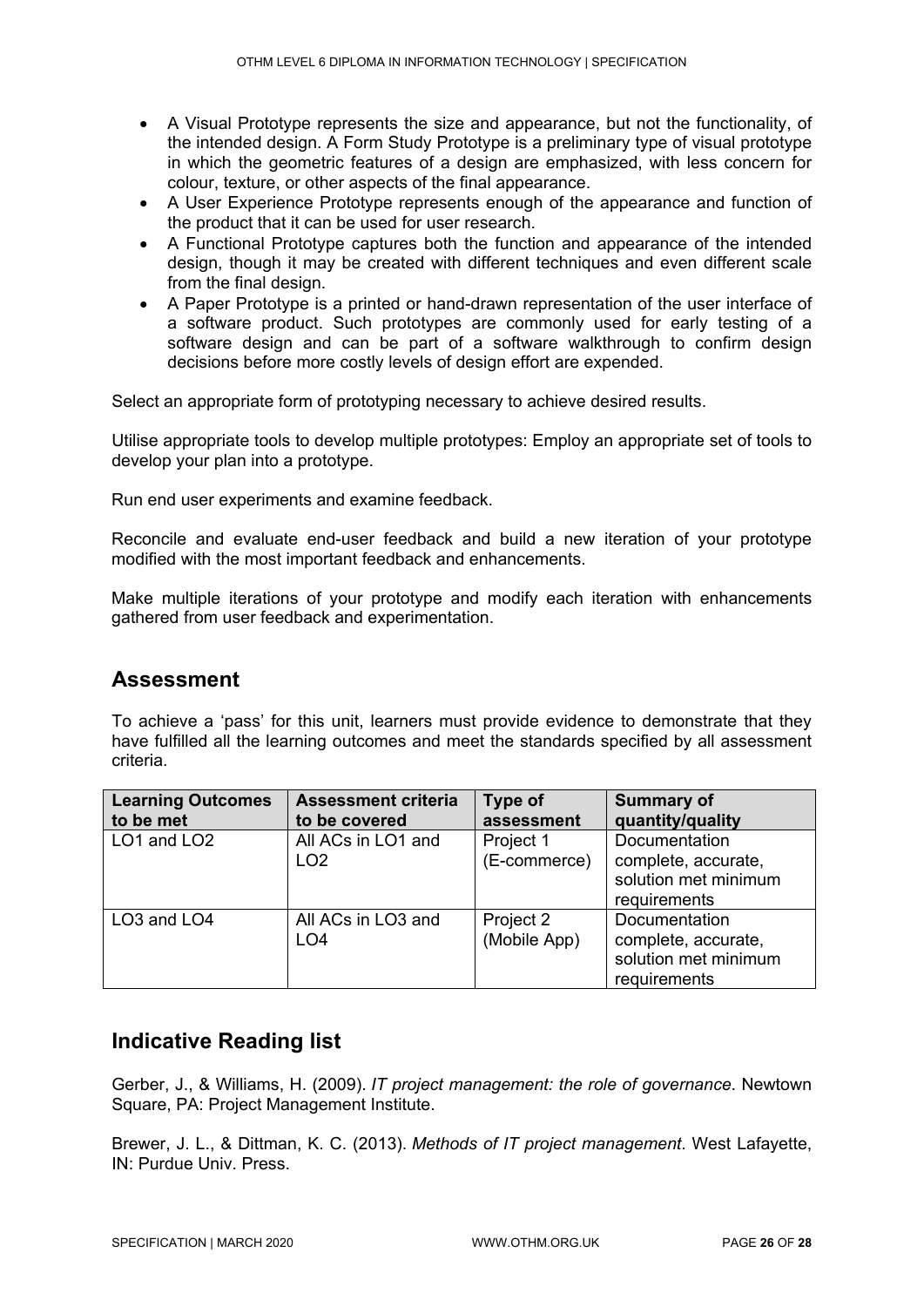Spencer, T. et al. (2015) *Securing the API Stronghold: The Ultimate Guide to API Security*. 1st Ed. Kindle. Amazon.

Lidwell, W. (2010) *Universal Principles of Design, Revised and Updated: 125 Ways to Enhance Usability, Influence Perception, Increase Appeal, Make Better Design Decisions, and Teach through Design*. 2nd Ed. Rockport Publishers.

Osterwalder, A. (2015) *Value Proposition Design: How to Create Products and Services Customers Want*. 1st Ed. Wiley.

Warfel, T. Z. (2009) *Prototyping a Practitioner's Guide*. 1st Ed. Rosenfield Media.

Bones, C. and Hammersley, J. (2015) *Leading Digital Strategy: Driving Business Growth Through Effective E-commerce*. 1st Ed. Kogan Page.

Chaffey, D. (2009) *E-Business and E-Commerce Management: Strategy, Implementation and Practice*. 4th Ed. Financial Times: Prentice Hall.

Laudon, K. and Traver, C. (2015) *E-Commerce*. 11th Ed. Pearson.

Philips, J. (2016) *Ecommerce Analytics: Analyse and Improve the Impact of Your Digital Strategy*. 1st Ed. Pearson FT Press.